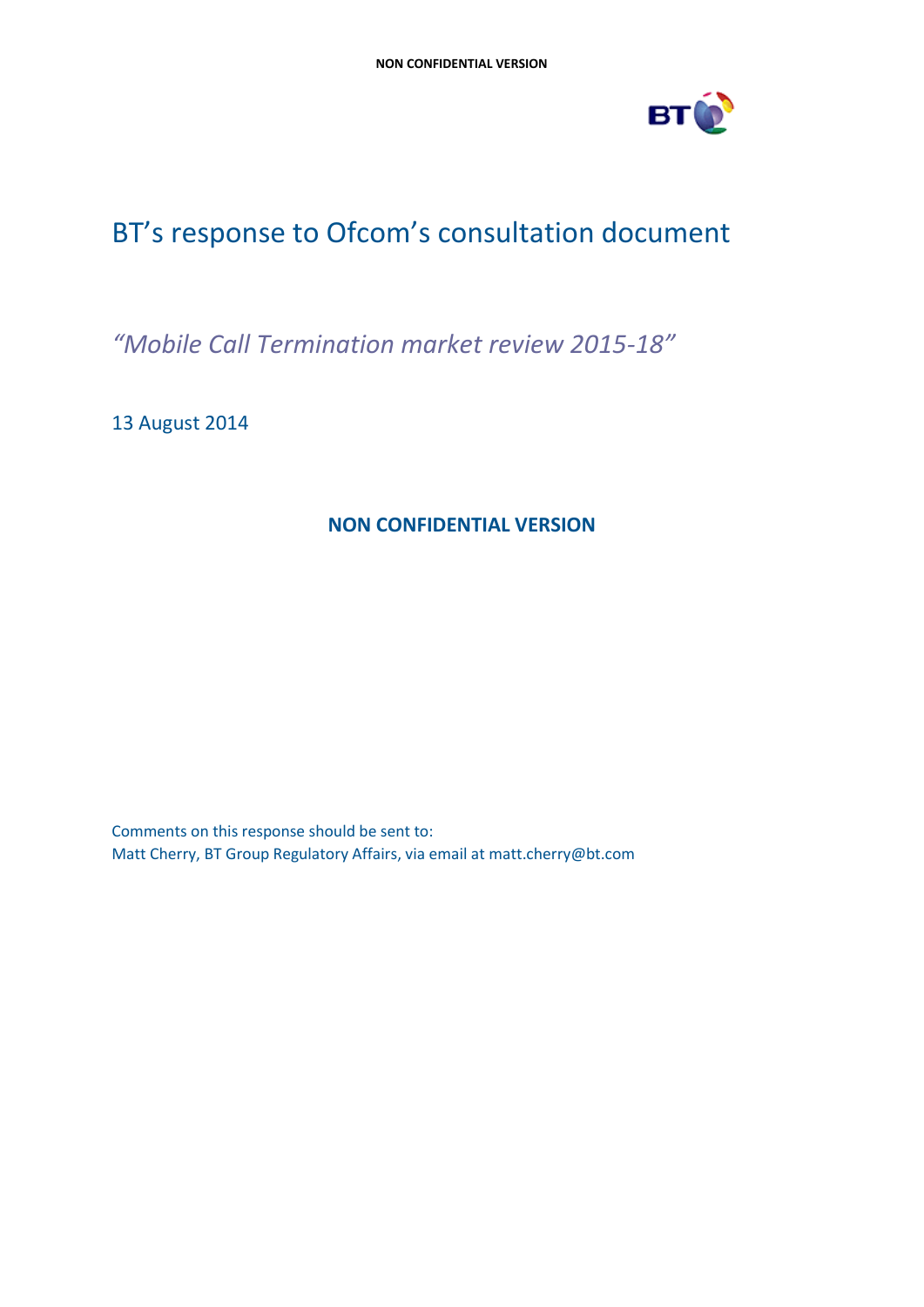## Contents

| A2. Annex: Deloitte report "Volume Forecasts in the Ofcom MCT model"  27 |  |
|--------------------------------------------------------------------------|--|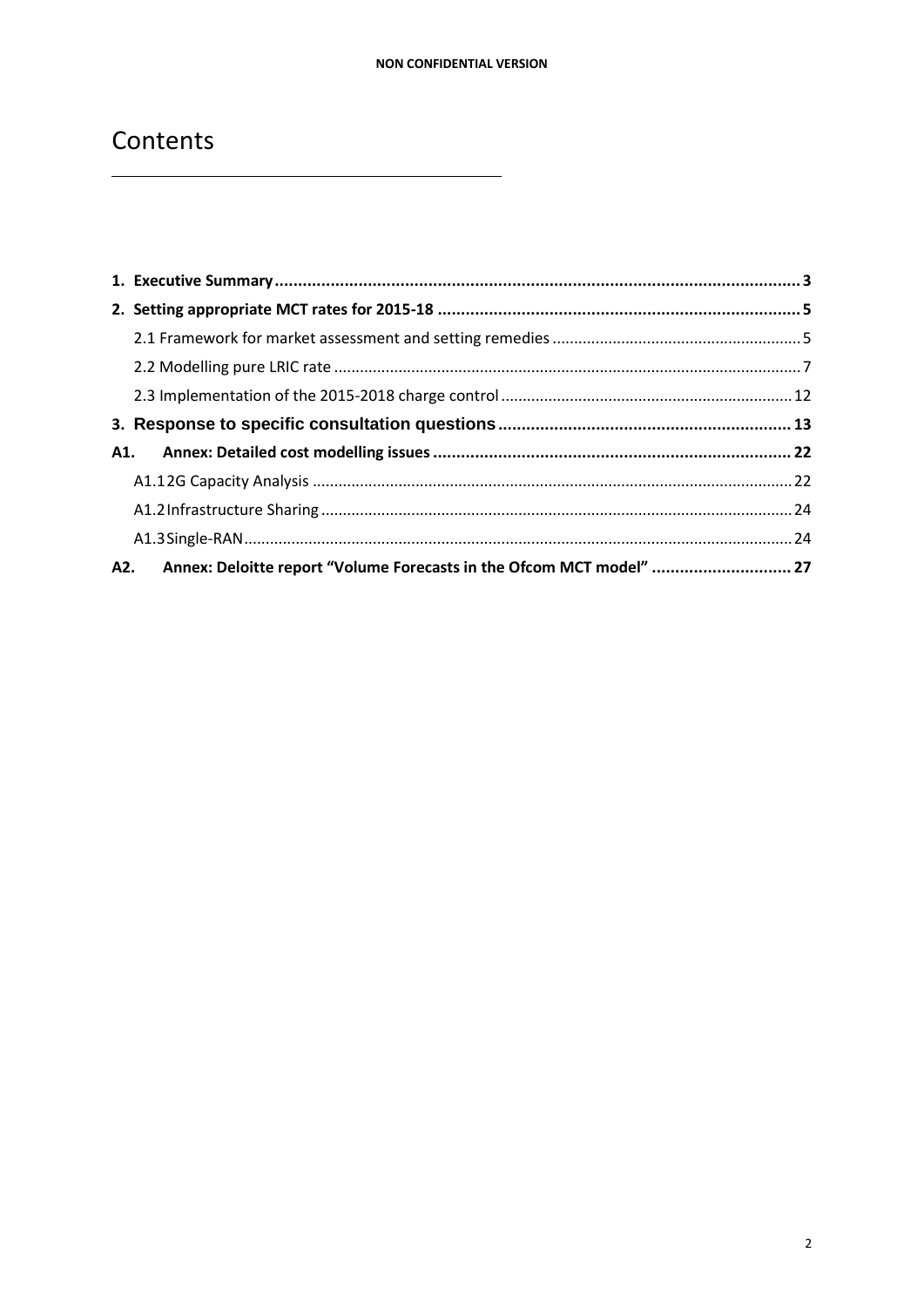## <span id="page-2-0"></span>**1. Executive Summary**

- 1.1. BT has supported lower mobile termination rates in the last two mobile call termination market review processes and continues to support setting these rates based on a pure LRIC cost standard. This is consistent with the principles of technology neutrality (not least by ensuring that the same approach continues to be applied as between fixed and mobile termination rates); consistent with the findings of Ofcom and various appeal bodies in the last market review; and consistent with the approach recommended by the European Commission, to which Ofcom is required to take utmost account and which has been applied in the majority of other EU member states. What is more, BT agrees that this approach continues to be justifiable under the criteria which Ofcom used in the previous market review and proposes to apply again in the analysis in this market review.
- 1.2. The competition impacts are a key criterion in Ofcom's assessment of the most appropriate cost standard. If anything, we consider that the case here is stronger than it was at the time of the last market review given not only BT's increased activity in the mobility space making use of a new MVNO agreement and its 4G spectrum licences acquired last year, but also recent press reports of other potentially significant MVNO entrants such as Carphone Warehouse and the Post Office. Making suitable returns on their investments in the mobile sector will mean that BT and other new MVNO operators will need to acquire scale and market share. Regulation needs to be set such that the ability to do so is not distorted. Related to this, and as the Consultation notes, there is some competition between fixed and mobile sectors. As such, a proper competition analysis requires that termination rates across both sectors are set according to consistent principles.
- 1.3. Mobile call termination rates therefore need to be set on the basis of a robust estimate of pure LRIC. BT has commented on a previous iteration of Ofcom's draft MCT LRIC model and welcomes the changes which Ofcom has made to the model consistent with our earlier comments. In this response, we focus on a number of further points which we consider should further reduce the estimates of mobile pure LRICs. In particular, we consider that:
	- i) the way the model predicts additional 2G capacity sites is unrealistic and artificially increases the cost estimates;
	- ii) the implementation of infrastructure sharing in the model is inconsistent with the degree to which we understand infrastructure sharing is in fact occurring, leading to too few sites being shared in the model and again leading to costs being overestimated;
	- iii) similarly, the way that the increasing tendency to use combined technology base stations (S-RAN) in radio network design has been taken into account in the model generates the unrealistic result that 4G technology continues to be costed at a premium as a result, even after other technologies are assumed to have been phased out: we propose more appropriate modelling approaches here;
	- iv) Ofcom has under-estimated the take-up of 4G handsets, meaning too little weighting is given to voice traffic delivered over 4G, leading to an over-estimate of LRIC of call termination;
	- v) Ofcom has taken insufficient account of the growth in tablet devices in its forecast of datacard penetration leading to an under-estimate of the volume of data traffic; and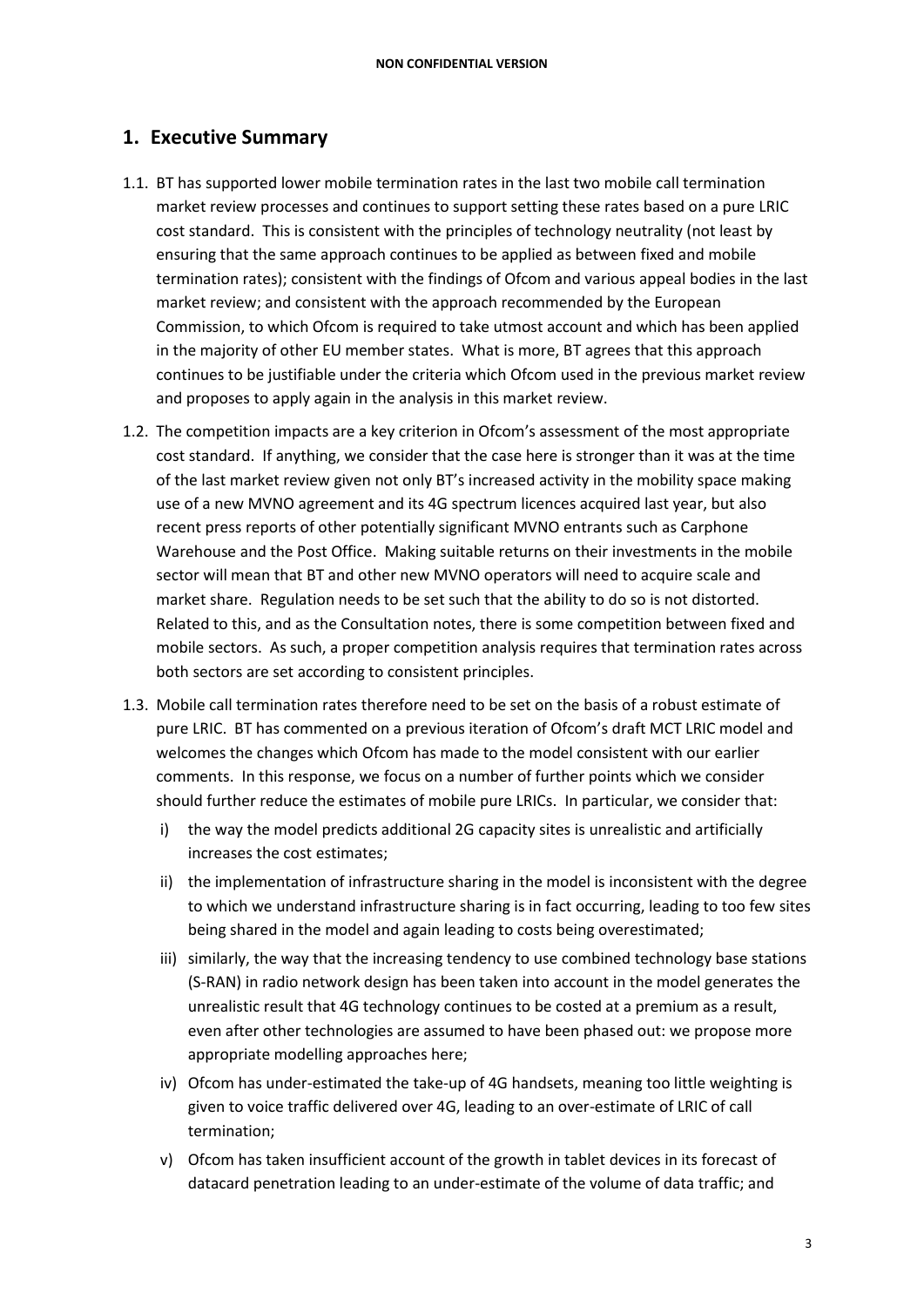vi) Ofcom's forecast data usage per subscriber is too conservative, particularly for 4G users, which means that voice (including termination) services are picking up an inappropriately large proportion of total network costs.

BT estimates that if all of the above were adjusted in the cost model in the way it proposes this would lead to the pure LRIC cost benchmark reducing by more than 20%, resulting in MTRs towards the bottom end of the consultation range.

- 1.4. The SMP remedies which Ofcom is proposing, including the approach to the resulting charge control, broadly represent a continuation of the current approach. BT agrees with two changes introduced by Ofcom in this market review. In particular:
	- i) BT agrees with the proposal to extend the charge control to all MCPs (which based on Ofcom's existing guidance should in theory have no practical impact on the rates which are charged compared to the current fair and reasonable approach but which would not rely on disputes being raised); and
	- ii) While BT considers that in general glide path approaches are to be preferred, in the specific context of this market review it is appropriate to set the charge ceilings at the level of estimated pure LRIC in each and every year: in particular because this would ensure that approach is consistent with the approach taken in respect of fixed termination rates and would therefore be technologically and competitively neutral.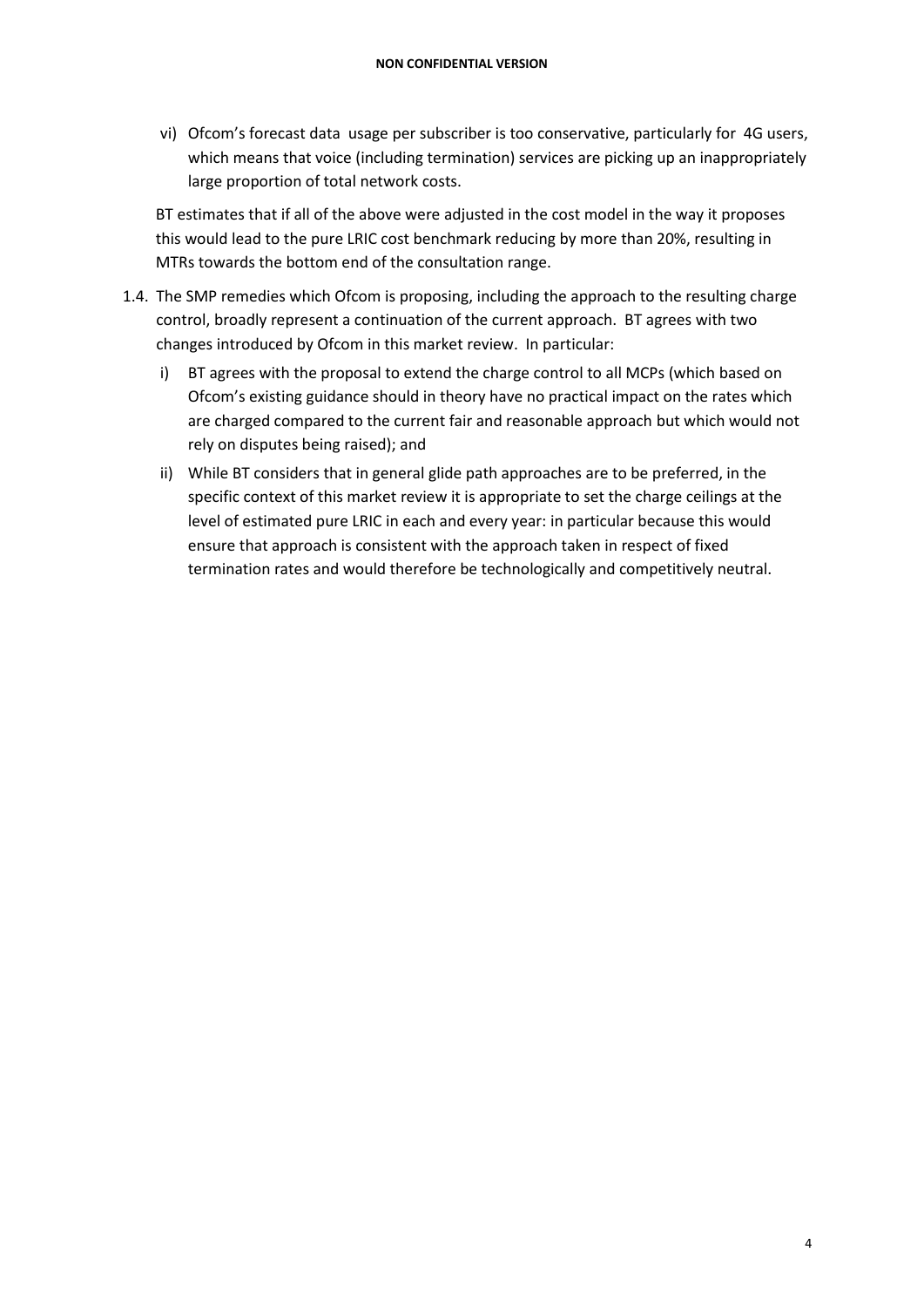## <span id="page-4-0"></span>**2. Setting appropriate MCT rates for 2015-18**

2.0. As Ofcom will be aware, BT supported the reductions in Mobile Call Termination (MCT) rates implemented in the previous mobile call termination market review. Setting mobile termination rates at the level of a pure long run incremental cost (LRIC) standard was subject to significant debate and fully assessed under appeal by the Competition Commission. In the face of such scrutiny this approach was upheld and BT fully supports continuing use of the framework currently in force. The basic case for setting rates in this way remains unchanged as was set out at length in the previous proceedings and summarised in Ofcom's current consultation document.

#### <span id="page-4-1"></span>**2.1 Framework for market assessment and setting remedies**

- 2.1.1. Ofcom is proposing to continue using the existing market definition approach to assessing market power and remedies. As such, the operators found to have market power with respect to mobile call termination and reasons for these findings are broadly similar to those used for the existing charge controls. The remedy set and justification for them also remains the same, in particular with rates being set on a pure LRIC basis.
- 2.1.2. BT expects that, over the course the market review period, there will be network and technological developments which will make the distinctions between fixed and mobile networks less clear. We accept that the calling party pays regime and the numbering system currently make a charge control on calls to 07 numbers appropriate for this market review.
- 2.1.3. It should be noted though that both the market and technology continue to evolve with increasing use of over the top services and the development of fixed mobile convergence. The possibility of a complete removal of the call termination bottleneck in the mobile sector in the near to medium term seems unlikely. However, market evolutions may lead to a need to modify the market assessment in subsequent market reviews and as a result this would change what are the most proportionate and appropriate remedies. In particular, BT urges Ofcom to continue to review the retail impacts in future and ensure that wholesale regulation does not inhibit retail competition or limit the potential for innovative new tariffs and ways of delivering voice services. A wider remedy set (assessing, for example, the case for different approaches such as bill and keep) will be worth considering in market reviews assessing voice markets in future. As voice services evolve in future, regulation will need to be reviewed to ensure it is keeping pace and not hindering innovation or investment in this area.
- 2.1.4. We agree that the charge control on MCT for this market review should continue to be based on the pure LRIC standard. Key reasons for this include:
	- i) as a matter of technology neutrality it is important to ensure regulatory consistency between fixed and mobile (both of which are now set using this cost standard) and that, having made the switch to pure LRIC, a very compelling reason indeed would be needed to warrant the upheaval of changing back again;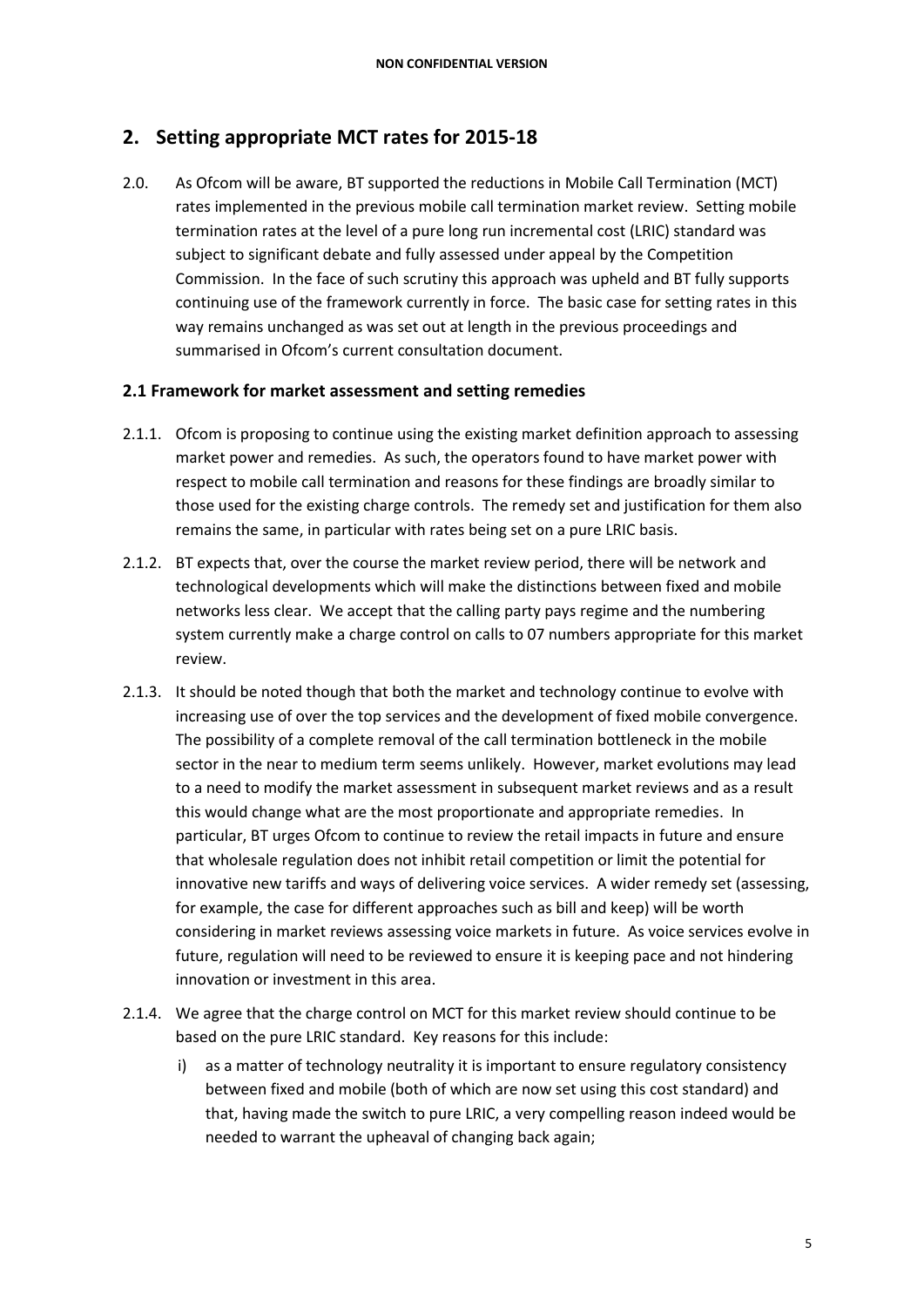- ii) as Ofcom has acknowledged in its Fixed Narrowband Market Review (FNMR) statement<sup>1</sup>, it is also important to ensure that there exist the minimum possible distortions between fixed and mobile technologies. Regulation should not create an unnecessary block to emerging technical and network convergence between the sectors: the proposed approach using pure LRIC is consistent with the regulation of fixed termination rates determined in the FNMR;
- iii) this is the approach endorsed by the European Commission (EC) and set out in the EC termination rate recommendation<sup>2</sup>;
- iv) the LRIC cost standard is now widely implemented across Europe as a basis for setting mobile termination rates<sup>3</sup> and the EC and BEREC have set out objections to the continued or extended use of a LRIC+ standard in those small number of countries where this is the case<sup>4</sup>;
- v) the pure LRIC standard as a basis for mobile termination rates was subjected to significant debate and challenge in the last market review and the issue was the subject of a CC determination which found no reason to deviate from Ofcom's approach;
- vi) further appeals<sup>5</sup> advocating LRIC+ as the appropriate standard failed;
- vii) as set out in the Consultation the case for retaining the pure LRIC standard remains robust.
- 2.1.5. BT therefore continues to believe that pure LRIC remains the appropriate cost standard. Further detail on these issues is provided as appropriate in response to the specific consultation questions in the next section of this response.

 $\overline{a}$ 

<sup>&</sup>lt;sup>1</sup> FNMR statement, A9.53 available at [http://stakeholders.ofcom.org.uk/consultations/nmr-](http://stakeholders.ofcom.org.uk/consultations/nmr-13/statement/statement-summary)[13/statement/statement-summary.](http://stakeholders.ofcom.org.uk/consultations/nmr-13/statement/statement-summary)

<sup>&</sup>lt;sup>2</sup> European Commission Recommendation 2009/396/EC of 7 May 2009 on the Regulatory Treatment of Fixed and Mobile Termination Rates in the EU, Official Journal of the European Union, L124/67 ("EC Termination Rate Recommendation"); available at [http://eur](http://eur-lex.europa.eu/LexUriServ/LexUriServ.do?uri=OJ:L:2009:124:0067:0074:EN:PDF)[lex.europa.eu/LexUriServ/LexUriServ.do?uri=OJ:L:2009:124:0067:0074:EN:PDF.](http://eur-lex.europa.eu/LexUriServ/LexUriServ.do?uri=OJ:L:2009:124:0067:0074:EN:PDF)

 $3$  According to Cullen International, of the 17 Western European countries, for example, only four still retain a LRIC+ cost standard. The other West European countries use approaches such as pure LRIC or benchmarking approaches. See "Mobile termination rates – moving towards pure LRIC?" published 2.6.2014 by Cullen International.

<sup>&</sup>lt;sup>4</sup> See, for example, BEREC comments in relation to fixed termination rates in Estonia (available at [http://berec.europa.eu/eng/document\\_register/subject\\_matter/berec/opinions/?doc=4409\)](http://berec.europa.eu/eng/document_register/subject_matter/berec/opinions/?doc=4409), or mobile termination rates in Germany (available at [http://berec.europa.eu/eng/document\\_register/subject\\_matter/berec/opinions/?doc=3991\)](http://berec.europa.eu/eng/document_register/subject_matter/berec/opinions/?doc=3991).

<sup>&</sup>lt;sup>5</sup> To the Competition Appeal Tribunal as a judicial review application of the CC determination and to the Court of Appeal on the Competition Appeal Tribunal decision.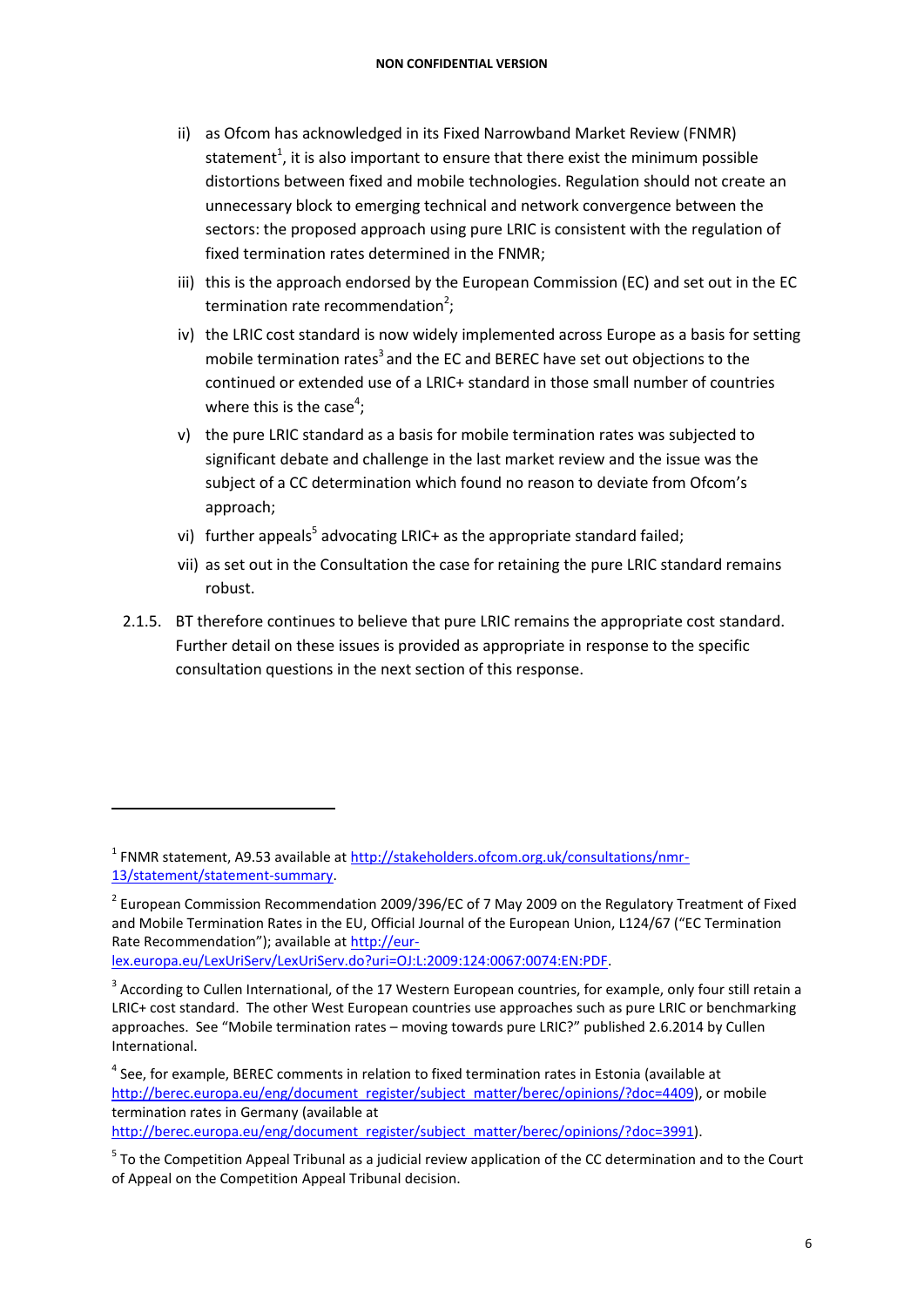#### <span id="page-6-0"></span>**2.2 Modelling pure LRIC rate**

- 2.2.1 One of the key issues for this market review therefore becomes how to ensure robust and appropriate estimates for pure LRIC to provide the basis for setting MCT rates. Ofcom's underlying model estimating such costs for a hypothetical efficient mobile operator uses the same logic and construction as the model it has used to set rates in the current charge control period. A number of important issues have arisen on how to update this model given the inevitable changes in the market. BT has focused its comments on these changes based on its knowledge of the market generally and its understanding of network costs. BT has also commissioned Deloitte to specifically review the volume forecasts Ofcom has undertaken in this cost modelling process. This report is included as Annex 2 to this response.
- 2.2.2 As Ofcom is aware, BT has previously made comments on the overall approach to modelling mobile termination costs in earlier stages of this market review.<sup>6</sup> We welcome the changes which Ofcom has made to the model consistent with these earlier comments. We note Ofcom's arguments around basing the LRIC calculations on a 4G only network (which we consider would be consistent with the approach taken to modelling fixed termination costs). BT does not reiterate its continued view that this would be the most appropriate approach in this response. In taking an approach which averages the costs across existing technologies, BT does consider that Ofcom should include reference to the delivery of voice services over WiFi which EE and Three have recently announced they will be introducing before the start of the next charge control period and which O2 has already offered. The MNO radio network cost of delivering voice traffic in this way is essentially zero and this should be included in the blended cost across all technologies.
- 2.2.3 At this stage in the market review process, BT has concentrated on areas where the existing model and approach can be improved to correct what we consider are overestimates of the mobile termination pure LRIC. To the extent possible this response also indicates the specific changes BT considers Ofcom should make to the LRIC model in order to improve it.
- 2.2.4 The key areas where we consider that changes to the model are warranted are:
	- i) treatment of 2G capacity;
	- ii) approach to modelling infrastructure sharing (in urban and suburban geotypes);
	- iii) modelling of combined radio access equipment providing functionality across different technologies (Single RAN or S-RAN) implementation;
	- iv) the equipment cost trends used in the model; and
	- v) volume forecasts.

 $\overline{a}$ 

2.2.5 Each of these is considered below with Annex 1 setting out detailed explanations for these proposed adjustments to the modelling of 2G network costs. Annex 2 reviews the volume assumptions and proposes a number of adjustments to the forecasts.

<sup>6</sup> BT response "Mobile Call Termination Market Review 2015-2018: comments on draft model", 20 February 2014. http://stakeholders.ofcom.org.uk/binaries/telecoms/policy/mobile/bt-appendix-2014.pdf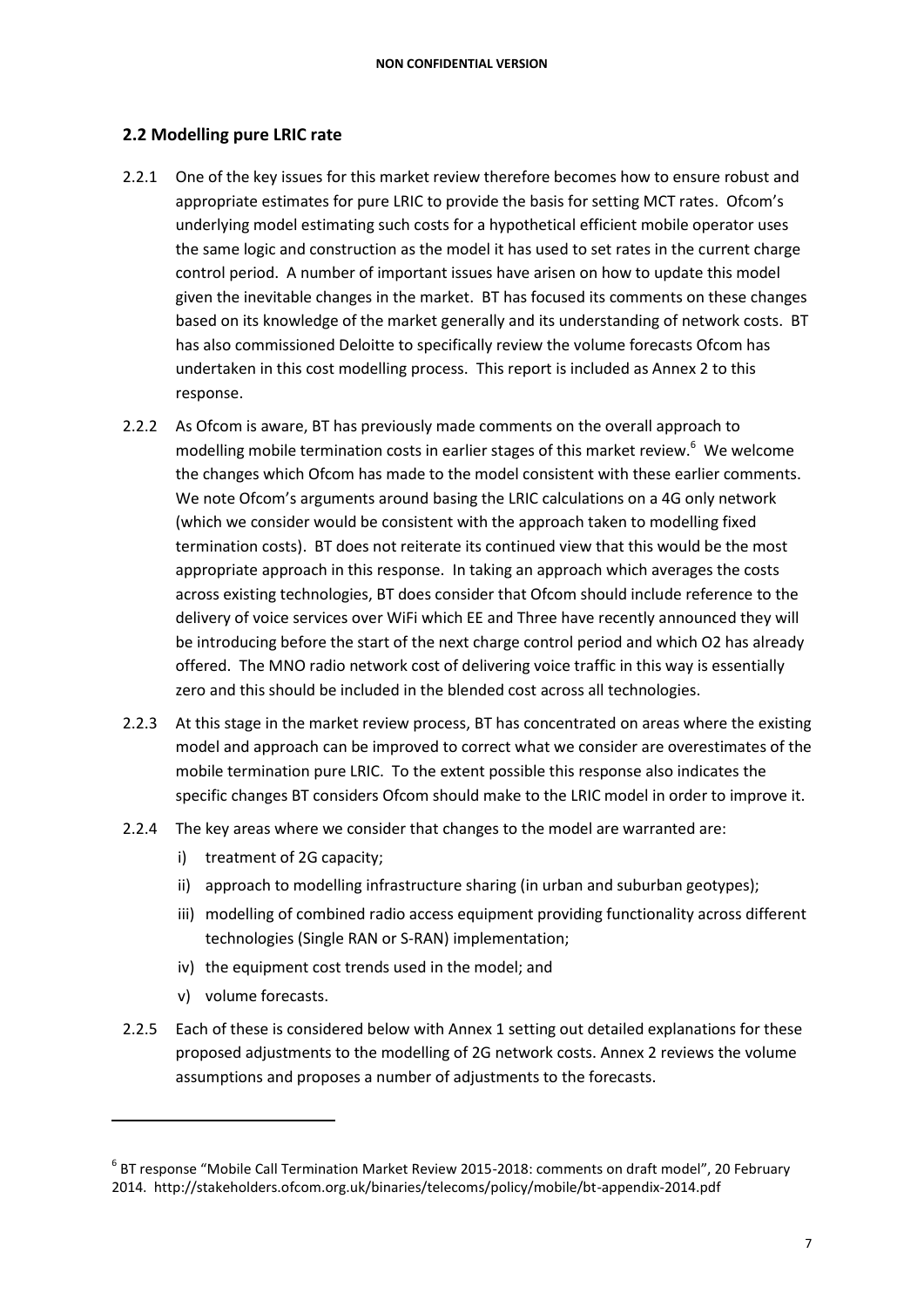2.2.6 Table 1 below sets out an estimate of the impact each of these issues has on the overall value of pure LRIC.

| <b>Issue</b>                   | <b>Estimated impact on base case MTR</b> |
|--------------------------------|------------------------------------------|
| Treatment of 2G capacity       | c5% reduction                            |
| Network infrastructure sharing | c5% to c.15% reduction                   |
| S-RAN implementation           | c1.5% reduction                          |
| Equipment cost trends          | c12.5% reduction                         |
| Busy hour traffic profile      | c5% reduction                            |
| Volume forecasts               | c10% to c25% reduction                   |
| Combined impact                | c20% to c30% reduction                   |

Table 1: Impact on base case MTR of proposed model changes

#### **i) Treatment of 2G capacity**

- 2.2.7 There is no longer any space restriction that limits the number of frequencies that can be provided from a 2G site because equipment now has smaller space requirements than assumed in the 2011 model.
- 2.2.8 There is an error in the spectrum re-use factor which leads to unreasonable factors being used in the model. These need to be amended to reflect the true spectrum re-use factor. A value of 12 was used in the previous instances of the model and this should remain.
- 2.2.9 The spectrum that is available on a site, when site sharing is introduced, should be increased (to align with the assumed doubling of traffic in these cases).
- 2.2.10 The modelling should include an allowance for the use of AMR half rate and so avoid the need to provide additional 2G sites for a very limited period only (it is uneconomic to invest in 2G sites for use for a limited period only as this creates surplus future capacity). We suggest that 66% of all 2G voice traffic could move to AMR half rate to avoid additional infrastructure build. This will account for the instances where poor radio conditions prevent its use. The model should assume that any future investment in the growth of 2G sites is uneconomic and therefore should be removed from the modelling (with extra capacity provided on 3G and 4G sites).

#### **ii) Infrastructure Sharing in Urban and Suburban 1 geotypes**

- 2.2.11 BT notes that there is evidence of some infrastructure sharing already being undertaken by operators in these areas and therefore some sharing should be assumed in Urban and Suburban 1 geotypes in the model (as discussed in more detail in Annex 1, see A1.2 below). At the moment the model assumes an "all or nothing" with a 0 or 1 factor applied for infrastructure sharing in these exchange types.
- 2.2.12 For example, Ofcom references two national RAN sharing agreements, for example EE and H3G share their RANs though the joint venture company "Mobile Broadband Network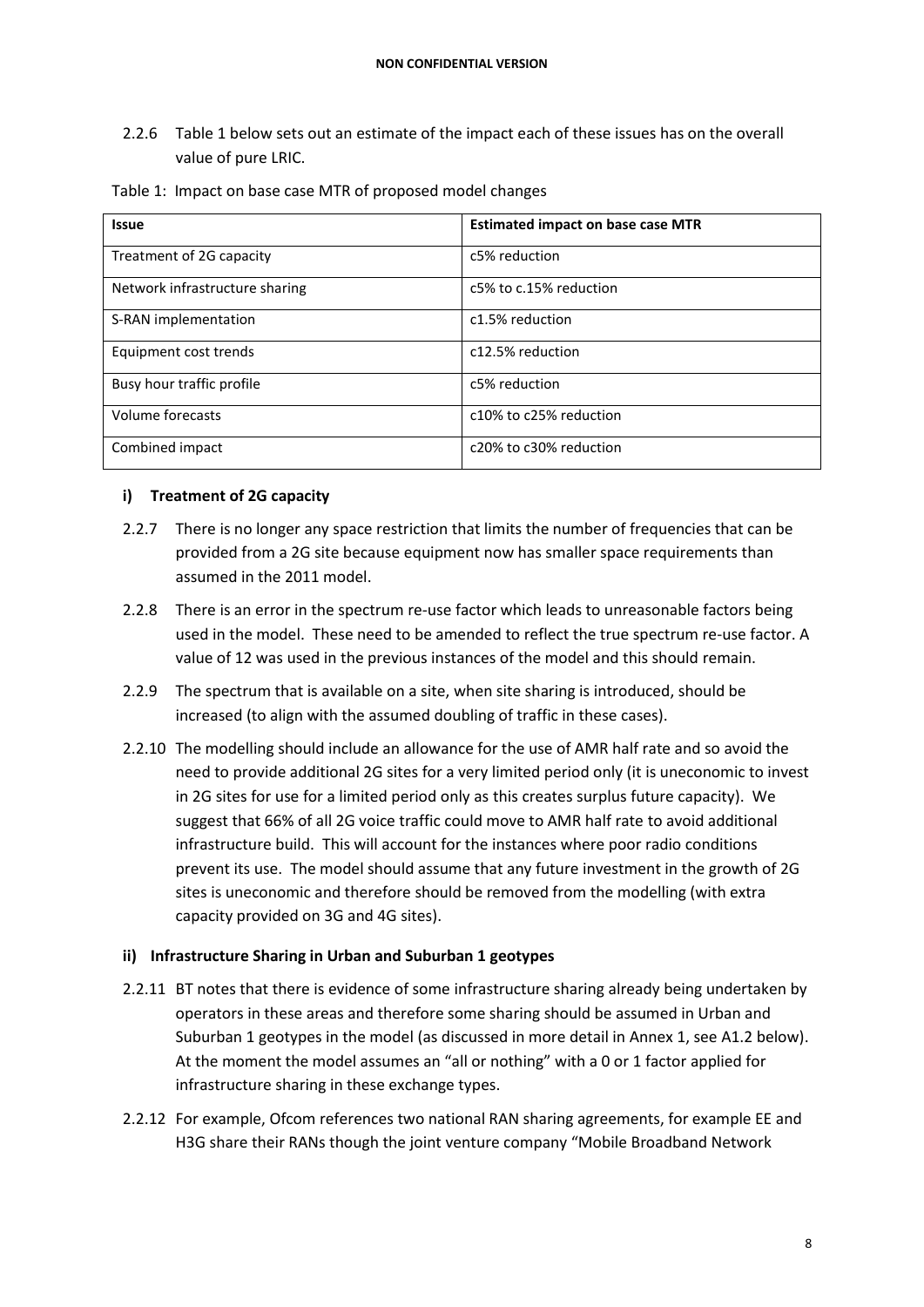Limited" and Vodafone and Telefonica share their RAN through the joint venture company "Cornerstone Telecommunications Infrastructure Limited" (CTIL)<sup>7</sup>.

- 2.2.13 In June 2012, Vodafone and Telefonica announced their intention to strengthen their network collaboration, and plans to "pool basic infrastructure to create one national grid of 18,500 sites".<sup>8</sup> However, in the 2014 MCT base case only around 7,900 macrosites are required in the geotypes eligible for sharing.
- 2.2.14 This suggests that network sharing already occurs in Urban and Suburban 1 geotypes, especially for 2G and 3G and so the model should be adapted to reflect this.
- 2.2.15 We consider the extent of infrastructure sharing could be implemented through use of a factor of 50% in these geotypes, which would reflect the likelihood of infrastructure sharing in around one-half of these geotypes. A simple approach to achieving this would be to assess the impact of sharing in all areas and apply a proportion of the additional saving to reflect the level of sharing in Urban and Suburban 1 areas.

#### **iii) S-RAN costs**

- 2.2.16 BT agrees that the modelling approach should take account of the use of "Single Radio Access Network" (S-RAN) technologies. These are, in practice, how mobile network operators are now building their radio networks. However, the S-RAN cost allocation used in the model, between the three different technologies, includes some over-simplification which inflates costs. Further, some 4G only sites have additional costs associated with providing 2G services included when this will be unnecessary. This inflates the cost of 4G infrastructure. The cost premium (for supporting 2G traffic) will be unnecessary once all 2G traffic has migrated away, yet this persists within the cost model.
- 2.2.17 The treatment of a high proportion of common S-RAN costs being allocated between 2G:3G:4G on an equal basis has the result that excessive costs are allocated to 2G as traffic on that platform declines. BT suggests that these costs should be recovered from volumes across all three platforms rather than be allocated to technology first.

#### **iv) Equipment Cost Trends**

2.2.18 Although the 2014 MTR model has the capability to model cost trends, much of this capability has not been used within the current implementation of the MCT model. Several of the future cost trends are simply assumed to track inflation. This results as the model uses "real terms" cost modelling, with many items of operating costs and capital expenditure having a zero (real terms) cost trend. An exception is property costs which are assumed to increase in real terms.

8 See on-line at:

 $<sup>7</sup>$  Paragraph 2.63, Ofcom's MCT review 2015-18 consultation.</sup>

[http://pressoffice.telefonica.com/jsp/base.jsp?contenido=/jsp/notasdeprensa/notadetalle.jsp&id=0&idm=eng](http://pressoffice.telefonica.com/jsp/base.jsp?contenido=/jsp/notasdeprensa/notadetalle.jsp&id=0&idm=eng&pais=1&elem=18249) [&pais=1&elem=18249](http://pressoffice.telefonica.com/jsp/base.jsp?contenido=/jsp/notasdeprensa/notadetalle.jsp&id=0&idm=eng&pais=1&elem=18249)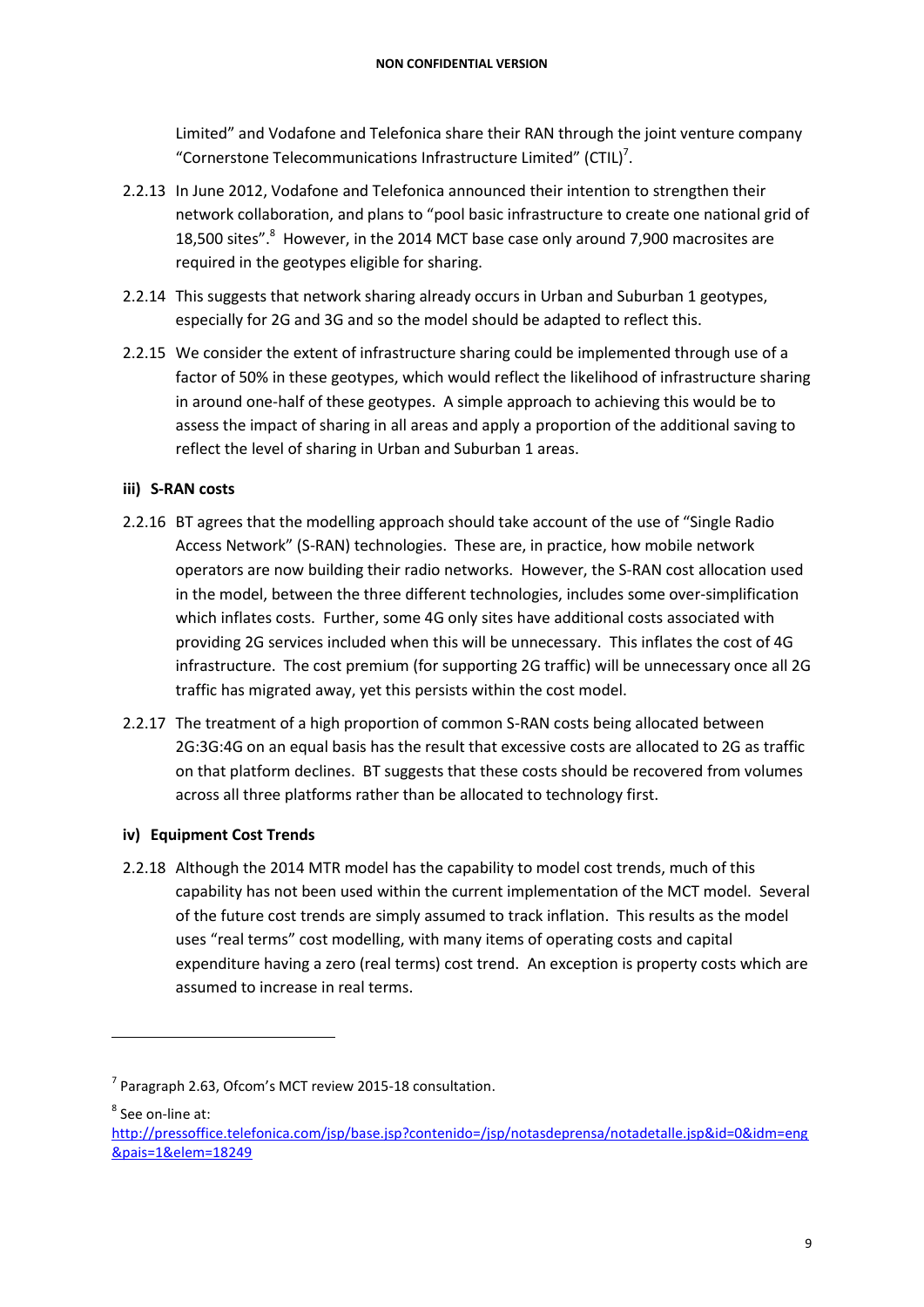- 2.2.19 BT considers it is inadequate to assume zero or near zero real terms price trends (or, in other words increases in nominal prices) in a world where a significant proportion of the cost base relates to electronic equipment which tends to become cheaper in real terms over time. We consider operating cost trends should also reflect potential efficiency gains.
- 2.2.20 Ofcom's Fixed Termination Rate model evaluated cost trends for electronic equipment and found that the cost trends for these items were falling at between 1% and 3% per annum in nominal terms<sup>9</sup>. In other words the trend rate in costs was for a decline in costs of between 3% and 5% per annum in real terms.
- 2.2.21 This could be readily addressed in the 2014 MCT model by incorporating price declines in real terms to both assets and operating costs where this relates to electronic equipment, to reflect the impact of technical progress on the cost base of these items. This will ensure that a realistic efficiency assumption is incorporated into the MCT model and the resulting charge controls.
- 2.2.22 It is also the case that the Fixed Termination Rate model had cost inflation modelled up until 2025/26, some thirteen years beyond the base year of 2012/13. A similar approach should be adopted in the Mobile Model. BT suggests that cost reductions are included at a rate of between 3% and 5% in real terms for electronic equipment capital and operating costs. These price reductions should be included in each year up until 2026/27 to ensure a consistent approach is adopted with the Fixed Termination Rate model.



2.2.23 Figure 1: Comparative profile of proportion of voice and SMS traffic in one busy hour

**v) Busy hour traffic profile** 

1

 $9$  See figure 17 on page 21 of Ofcom's model documentation for the Fixed Narrowband Market Review [http://stakeholders.ofcom.org.uk/binaries/consultations/nmr-2013/statement/Annex\\_7\\_final.pdf](http://stakeholders.ofcom.org.uk/binaries/consultations/nmr-2013/statement/Annex_7_final.pdf)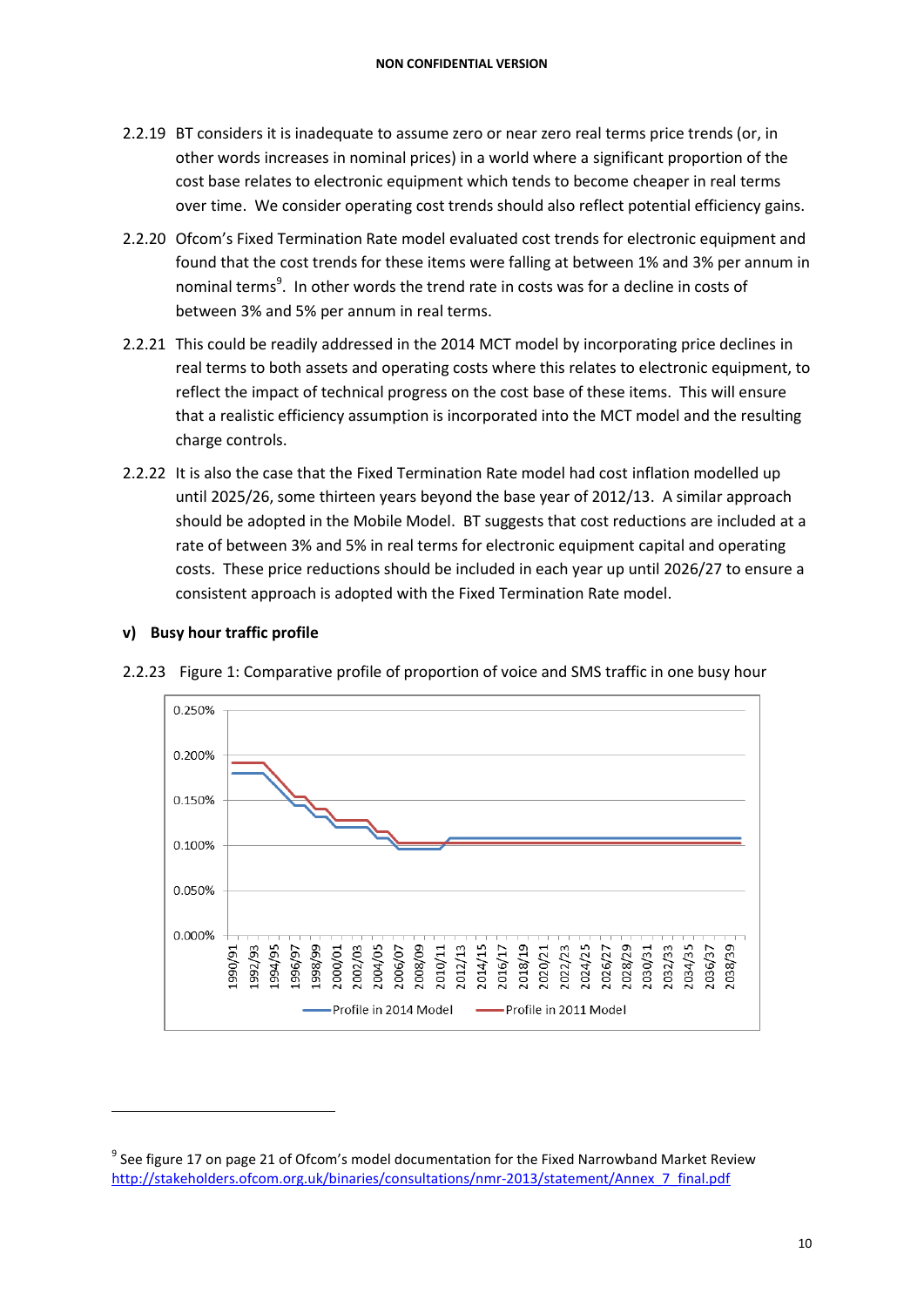- 2.2.24 The traffic profile shown in Figure 1 shows the proportion of total quarterly voice and SMS traffic in one busy hour. This shows a steady decline in both 2011 and 2014 models until 2011/12 when the 2014 model shows a step-change upwards.
- 2.2.25 This increase in 2011/12 is due to an increase in the proportion of traffic in the busy hour of each busy day to 9% in the 2014 model, following a trend downwards to 8% in 2006/7. This step-change in the traffic profile seems counter-intuitive, and Ofcom should consider whether the change in the profile is justified.
- 2.2.26 In the case of data traffic, the 2014 MCT model has the proportion of data traffic in a busy hour consistently above the 2011 Model. This is due to a revision of the proportion of data traffic in the busy days upwards from 72% to 100%.<sup>10</sup> This implies that with 250 busy bays per year, there is no traffic in the remaining 115 days, which appears unrealistic.

#### **vi) Volumes**

- 2.2.27 A detailed review of the volume forecasts in the 2014 MCT model is set out in Annex 2, the "Volume forecasts in the Ofcom MCT model" report written by Deloitte ("the Deloitte Report"). This shows Ofcom's forecast volume of 4G handset subscribers is very much lower than the current level of 4G subscribers observed in the market. Operators are also anticipating higher and more rapid penetration of 4G subscribers meaning that the 2014 MCT model seriously under-estimates 4G subscriber volumes (see scenarios 1 and 2 in the Deloitte Report).
- 2.2.28 The data usage of 4G per subscriber is also significantly higher than forecast. Deloitte estimate that Ofcom may have under-estimated 4G data usage by a factor of between 4:1 and 6:1 (see scenarios 3 and 4 in the Deloitte Report).
- 2.2.29 A third area where volumes appear to have been underestimated concerns the growth in tablet devices that are connected to the 4G network. Ofcom's 2014 MCT model revised downwards the volume of datacards compared with the 2011 MCT model. However, in making this revision, Ofcom appears to have overlooked the potential growth of SIMenabled tablet devices. For example, Deloitte predict datacard penetration rates could reach 20%, based on reports by Mintel and Enders Analysis, significantly higher than the 2014 MCT model (see scenario 5).
- 2.2.30 Deloitte has calculated the combined impact of the three volume forecasting issues within scenario 6 which indicate a reduction in MTR of 11.7% in 2015/16 and 25.5% in 2017/18. The volume forecasts were then moderated by limiting the total data forecast in Deloitte's modelling to match a total data traffic forecast made by Cisco. This is shown in scenario 7, where the impacts were moderated to a 10.7% reduction in 2015/16 and a 16.6% reduction in 2017/18. BT has therefore concluded that updating the volume forecasts to align with market data on 4G uptake and data usage will result in a reduction in the MTR rates of between 10% and 25% compared with the MTR rates set out in the consultation.

 $10$  See the "Cost Drivers" sheet in the "Network" module, cells F10 to F12 give the proportion of traffic in busy days for voice, messaging and data traffic. The data parameter was adjusted to 100% following Ofcom's calibration exercise.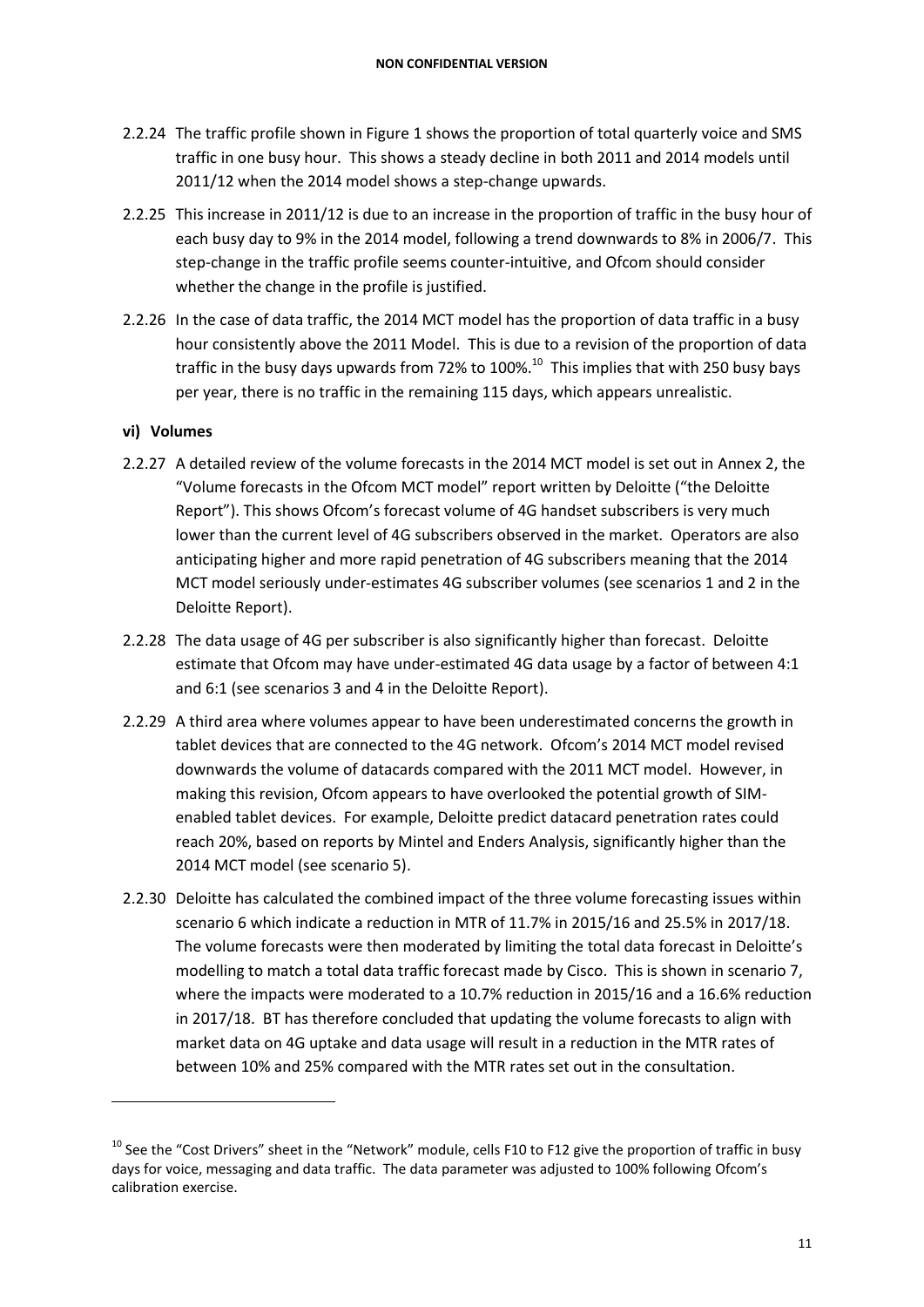#### <span id="page-11-0"></span>**2.3 Implementation of the 2015-2018 charge control**

- 2.3.1 Given the specific circumstances relating to mobile call termination in this review, BT agrees with the overall approach proposed to implementing the charge controls. The key issue here relates to the speed of adjustment to the updated estimates for pure LRIC.
- 2.3.2 Ofcom's proposed approach of setting MCT rates with reference to the LRIC outputs of Ofcom's MCT model in each and every year of the control is appropriate and proportionate in the specific context of this market review.
- 2.3.3 Ofcom's usual approach to setting a charge control is to implement a glide path from current rates at the end of the previous charge control to an appropriate cost based rate over the years of the charge control period. BT believes this is a sensible default approach and will in most cases have superior incentive properties, in particular when the relevant cost standard being used to determine prices is based on fully allocated costs.
- 2.3.4 In the context of this market review, BT recognises the two-sided nature of the mobile call termination market and notes that the Competition Commission has commented that:

*'…as the profitability of investment decisions would not be affected by, or not greatly affected by, the level of termination rates, the length of the glide path should not significantly affect investment incentives.' 11*

- 2.3.5 The approach which Ofcom is proposing of setting the MCT charge cap at the level of estimated pure LRIC in each year of the control period is consistent with the approach taken in the last FNMR with respect to fixed termination rates. In the particular instance of the current market review and in light of the analysis which Ofcom sets out in the Consultation, the following are also relevant:
	- i) BT recognises that maintaining mobile rates at the estimated pure LRIC level is not unduly disruptive as it is simply a perpetuation of the current approach (MCT rates were reduced to pure LRIC in April 2013 and have been maintained at that level this year following the CC's determination);
	- ii) in addition, the proposed approach will further reduce the absolute asymmetry between fixed and mobile termination rates, which BT welcomes and will promote competition between the fixed and mobile sectors; and
	- iii) this approach is consistent with the EC recommendation that termination rates should be "implemented at a cost-efficient, symmetric level by 31 December 2012", subject only to objective cost differences.<sup>12</sup>

More detailed comments on other elements of the proposed implementation approach are set out in response to consultation question 8.1 below.

1

<sup>&</sup>lt;sup>11</sup> Paragraph 5.70 in The CC Determination, February 2012, available at http://www.competitioncommission.org.uk/assets/competitioncommission/docs/appeals/telecommunications-price-controlappeals/final\_determination.pdf

<sup>&</sup>lt;sup>12</sup> Article 11 of the EC Termination Rate Recommendation. See also Article 2 which sets out the basis on which costs should be evaluated.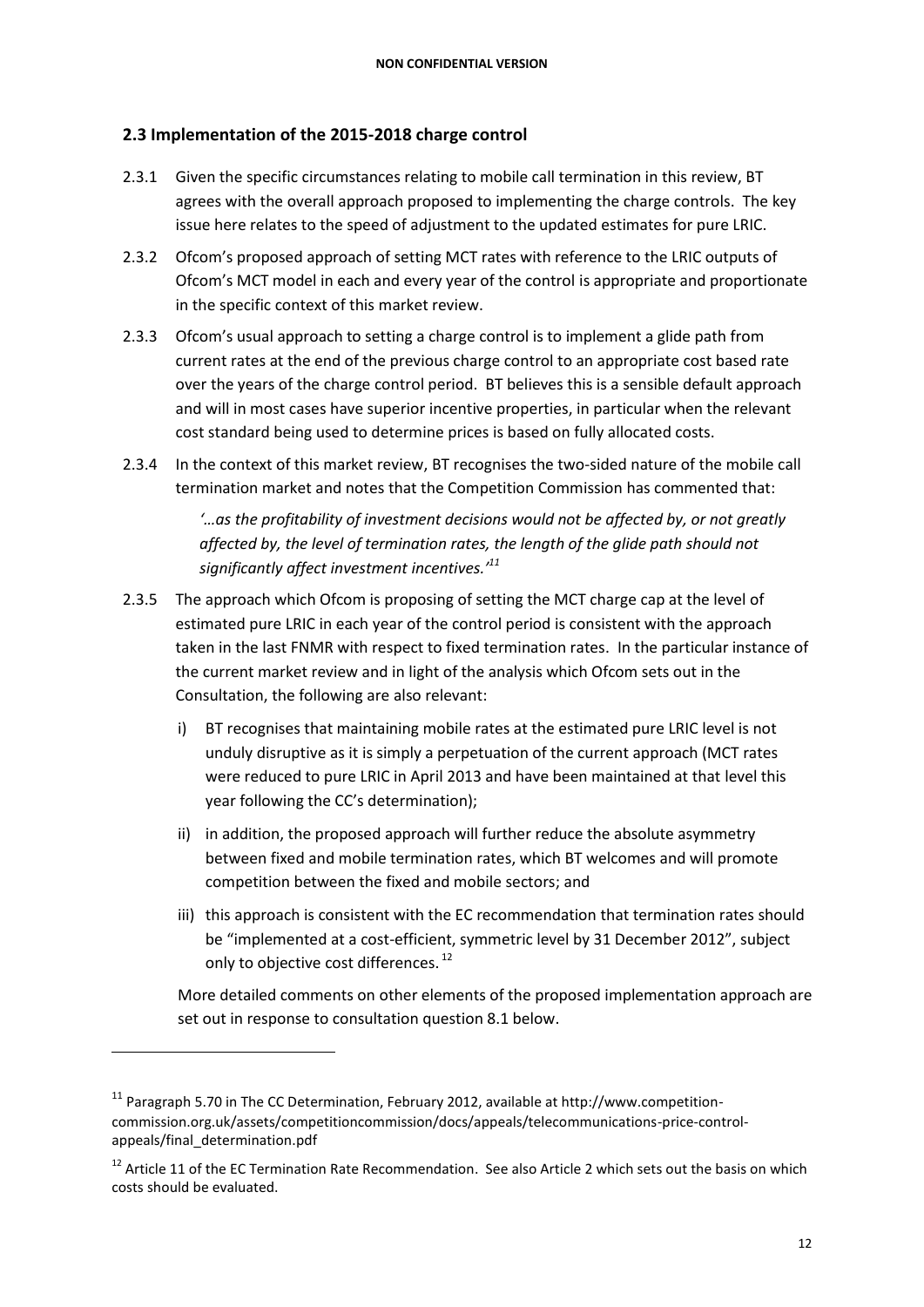## <span id="page-12-0"></span>**3. Response to specific consultation questions**

#### *Question 3.1: Do you agree with Ofcom's view of the relevant market? If not, please explain why.*

- 3.1 Subject to the caveats set out in Section 2.1 above, we do not object for this market review to continuing use of this established view of the market for MCT over the period 2015-18.
- 3.2 Under the calling party pays (CPP) system there is no substitute for terminating a voice call on the network of the subscriber's chosen provider, so the relevant economic market is that for all calls that terminate on the individual network(s) in the UK.
- 3.3 This is based on the similar characteristics control of the number range to the definition for fixed terminating calls set out in the FNMR and helps to provide consistency across the two markets. This is important particularly given the fact that it will become increasingly difficult to identify whether a call made to a mobile number in practice uses a fixed or mobile network given the increasing use of fixed infrastructure by mobile communications providers (MCPs).

*Question 5.1: Do stakeholders agree with our assessment of the harm that would result from a lack of effective competition in MCT markets?*

3.4 BT agrees that, in the absence of regulation, MCPs would have the ability and incentive to set MCT rates above the competitive level. This coupled with the ability to refuse to supply on fair and reasonable terms and lack of certainty in MCT costs incurred by providing calls to mobile, would lead to a distortion of competition, with a corresponding detrimental impact on consumers.

*Question 5.2: Do you agree with our assessment that ex-post competition law would not be sufficient to address the competition problems we have identified, and that therefore deregulation is not a regulatory option?*

- 3.5 As discussed in the Consultation the issue with MCT markets, at present, is the continuing market power that MCPs have in these markets. Although this may be overcome if the threat of entry were credible, the considerable barriers to entry in this market mean that there is no incentive placed on any individual MCP to deliver a competitive outcome.
- 3.6 The EC recommendation on relevant markets susceptible to ex ante regulation identifies wholesale call termination to mobile networks as one such market.<sup>13</sup> The current draft replacement recommendation<sup>14</sup> retains termination markets, including for the mobile sector. The draft Explanatory Memorandum<sup>15</sup> to this document (and the related debate

1

<sup>&</sup>lt;sup>13</sup> See Market 7 in "Commission Recommendation on relevant product and service markets within the electronic communications sector susceptible to *ex ante* regulation in accordance with Directive 2002/21/EC of the European Parliament and of the Council on a common regulatory framework for electronic communications networks and services" (2007/879/EC); published in the OJEC, 28.12.2007 L344/65.

<sup>14</sup> Available at https://ec.europa.eu/digital-agenda/en/news/draft-revised-recommendation-relevant-markets

<sup>15</sup> Available at https://ec.europa.eu/digital-agenda/en/news/draft-revised-recommendation-relevant-markets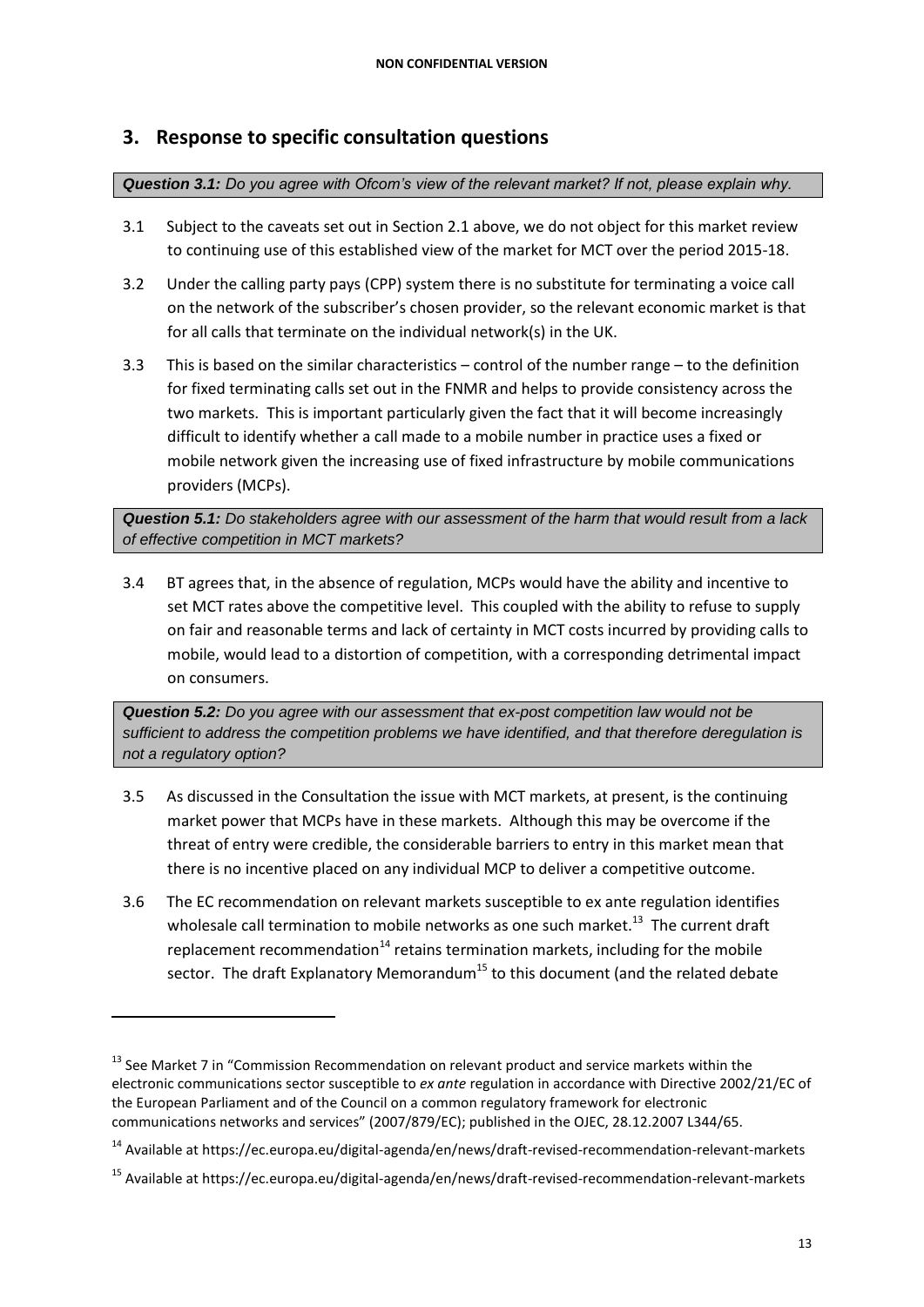which has led up to the current draft) considers the impact of new developments such as VoIP but clearly considers that these developments are not yet at a stage which changes the basic approach. Ofcom also needs to take the utmost account of the EC recommendation on call termination rates<sup>16</sup> which is also based on the same basic competition analysis recognising the relevance of pricing based on calling party pays.

3.7 As such, both the current UK circumstances and the European framework continue to justify the imposition of ex ante regulation. Ex post competition law is by definition reactive and would not address the competition and welfare issues which Ofcom has identified in the Consultation (and previous mobile termination market reviews). On-going regulation therefore remains appropriate to counteract the incentives MCPs have to raise rates and increase regulatory certainty for all communications providers.

*Question 5.3: Do you agree with our proposal to impose an obligation to provide network access on reasonable request on all MCPs with SMP? If not, please explain why.* 

3.8 The requirement for all MCPs with SMP in mobile termination markets to provide network access on reasonable request is an appropriate constraint to impose. This is consistent with the FNMR where all fixed network providers are required to provide network access on reasonable request. This is an important underpinning of the interconnection regime and assists in maintaining end to end connectivity.

*Question 5.4: Do you agree with our proposal to impose a price transparency obligation on all MCPs with SMP? If not, please explain why.* 

3.9 Ofcom is not proposing any change to the existing arrangements for transparency concerning mobile call termination rates. BT is not currently aware of any significant issue arising over the course of the current charge control period which would require a change to the relevant SMP condition. Even if it were the case that not all MCPs found to have SMP were complying with these requirements this in itself is not a reason to change the SMP condition itself (but may raise issues of compliance monitoring). BT notes that its compliance with this transparency condition is achieved by publishing the relevant rates on the Carrier Price List. BT does not consider that there are any significant costs in complying with this obligation and that the transparency it provides is useful. As such, BT agrees with the proposal in the Consultation.

*Question 5.5: Do you agree with our proposal to impose a non-discrimination obligation on the four largest MCPs, but not on smaller MCPs? If not, please explain why.* 

- 3.10 BT agrees that the current non-discriminatory obligation on the four largest MCPs remains appropriate. Further there is no need for such an obligation on other MCPs (nor any evidence that the lack of such an obligation has created any issues to date).
- 3.11 In particular, BT does not consider that there is any practical or theoretical reason to consider that such other MCPs would be able to gain any material advantage through such discrimination given their relative size in the market. If anything, therefore, extending such

<sup>&</sup>lt;sup>16</sup> EC Termination Rate Recommendation.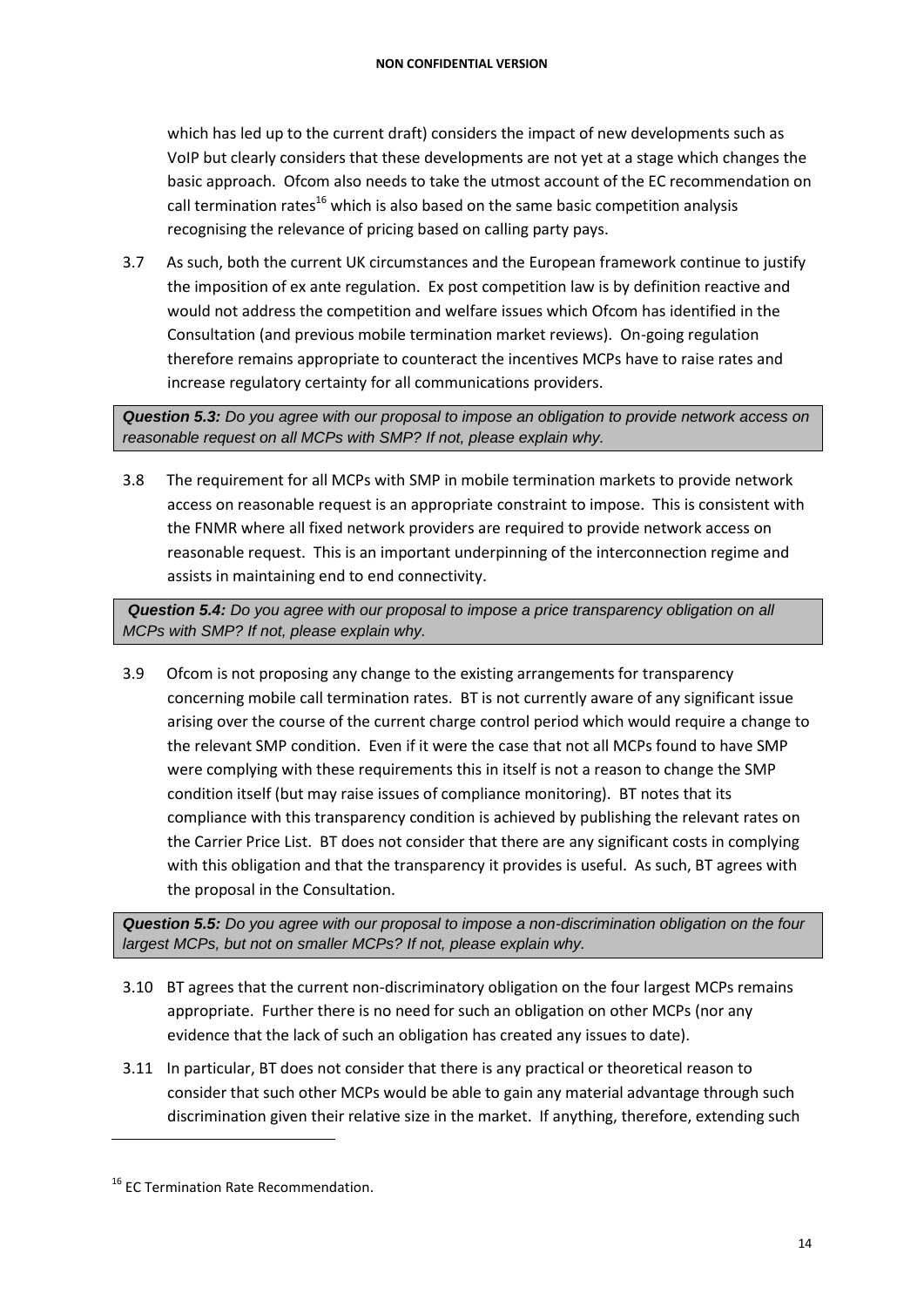an obligation would not be in line with the statutory obligation to impose regulation only where it is proportionate and targeted only at cases in which action is needed.

*Question 5.6: Do you agree that our proposal to impose a charge control on the four largest MCPs is appropriate? If not, please explain why.*

3.12 BT agrees that there has not been any significant change in market circumstances with respect to the four largest MCPs since the last market review. As such, a charge control condition for MCT provided by these operators continues to be proportionate and appropriate for the reasons set out in the Consultation and in previous market reviews. In particular, given that fixed termination rates are subject to a charge control, it would not be in the interests of wider competition or technologically neutral for the charge control of the analogous rates to be lifted from the mobile sector. Further, Ofcom's approach also ensures consistency with the EC Termination Rate recommendation and the approach taken by many other European national regulators.<sup>17</sup>

*Question 5.7: Do you agree that our proposal to impose a charge control on all other MCPs with SMP is also appropriate? If not, please explain why.* 

3.13 Given the simplicity of the form of the existing (and proposed) charge control, this approach seems proportionate. The existing fair and reasonable requirement on MCPs other than the four network operators effectively requires compliance with the same overall cap, in combination with the guidelines Ofcom issued. Making all MCPs subject to the same cap improves regulatory certainty and reduces the requirements for costly regulatory monitoring and potential disputes. BT takes this view on the basis that it is not aware of there being any evidence or need to rely on the flexibility which the current guidelines based approach theoretically allowed.

*Question 6.1: Do you agree that the above framework is the appropriate one? If not, please explain why.* 

3.14 As noted in paragraph 6.19 of the Consultation, Ofcom is proposing to use the same basic framework, based on the same four criteria, which was used in the last market review. Based on the similar market analysis discussed above there do not appear to be any reasons for making significant changes to this overall framework in this market review. Its continued use promotes appropriate regulatory consistency. We also note that the basic framework itself was not subjected to any significant challenge in the various appeals of the last market review, which were more focused on how the criteria were applied to determine the appropriate cost standard.

*Question 6.2: Do you agree with our analysis and views on allocative efficiency? If not, please explain why.* 

3.15 BT agrees that an assessment of the allocative efficiency impacts does not provide any justification for moving away from the current pure LRIC approach. As Ofcom highlights in

 $17$  See the discussion in Section 2.1 above.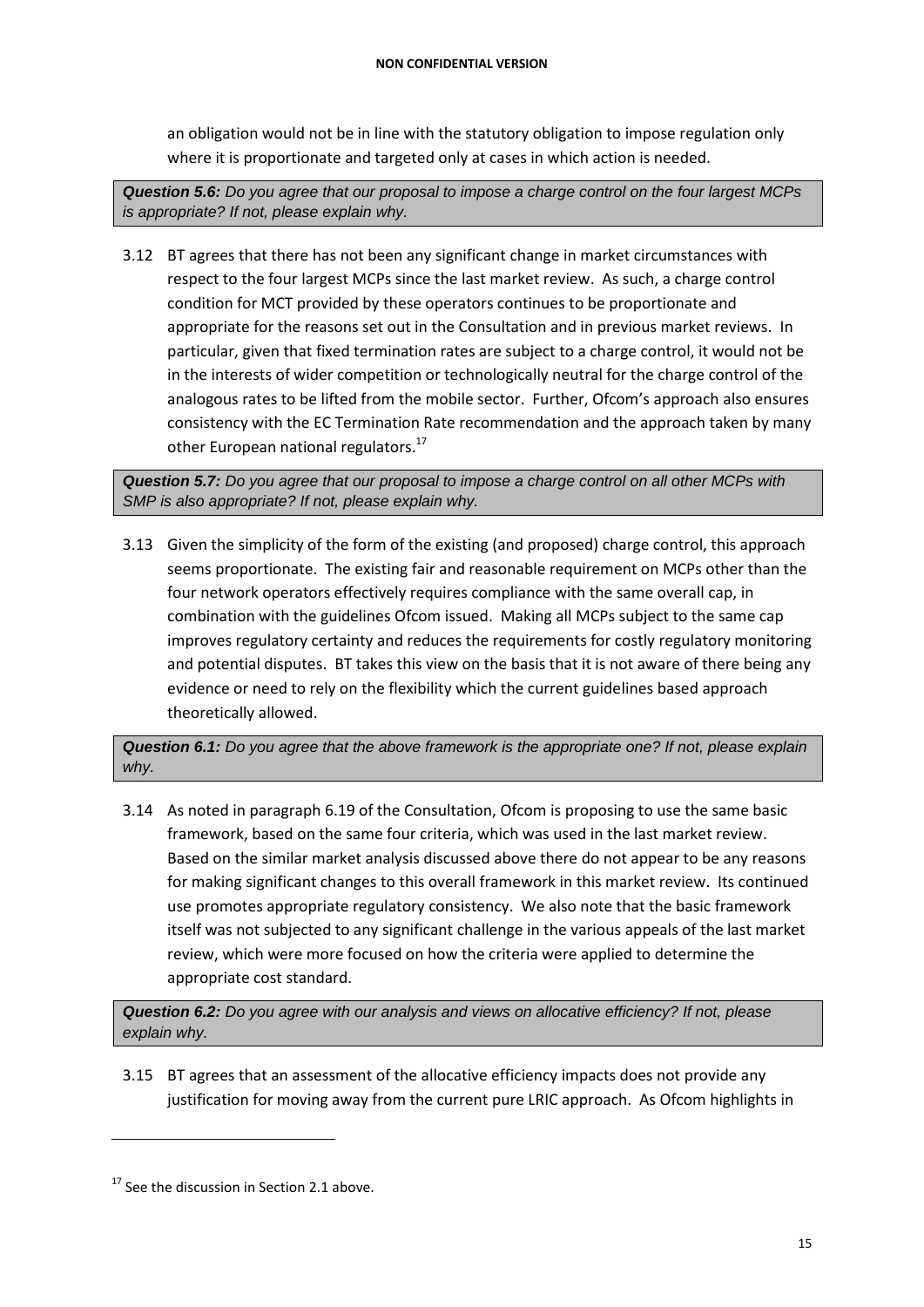Annex 9 of the Consultation there is no clear evidence that the shift from a LRIC+ cost standard has led to any significant increase in UK retail mobile prices. As discussed in section 6 of the document and at length in the Competition Commission proceedings concerning the last market review, even if there were a rebalancing of prices which led to some increase in retail prices as a result of the waterbed effect, the impact on overall allocative efficiency is ambiguous at best. Figure A9.10 in the Consultation shows a steady, if modest, increase in mobile originated calls (i.e. on and off net mobile total call volumes) between 2010 and 2013: that is, over the period during which the switch to the pure LRIC cost standard was put into effect.

3.16 Further it is clear from the information set out in the Consultation that there has not been any significant fall in mobile subscriptions or ownership. As shown in figure A9.14 of the Consultation there has been an increase over the period from 91% to 93% of the population that personally uses a mobile phone. While there appears to have been some restatements involved in the total subscription quarterly figures which Ofcom publishes, the total number of subscribers has also increased over the course of the current charge control period from 80.8 million subscribers in the second quarter of 2011 to 83.05 million in the fourth quarter of 2013. Further, all of the main mobile network operators have been reporting increasing numbers of 4G subscribers. As such, we agree that the allocative efficiency analysis does not provide a justification for moving away from the current pure LRIC cost standard (we discuss the impact on fixed to mobile pricing in response to consultation question 6.5 below).

*Question 6.3: Do you agree with our analysis and views on dynamic efficiency? If not, please explain why.* 

- 3.17 As with allocative efficiency, an analysis of potential dynamic efficiency impacts does not provide any justification for moving away from the current pure LRIC cost standard. While there is some volatility inherent in year on year comparisons of capital expenditure it is clear that the level of the mobile sector investment has continued. All the network operators are investing significantly in rolling out and promoting 4G networks. Indeed, Figure 5 of the Consultation shows that total capital expenditure of all four largest MNOs appears to have increased between 2011 and 2013. There has certainly been no material negative impact. Under the current regime both EE and Three have been able to increase their EBITDA margins as well (both in absolute and percentage terms).<sup>18</sup> BT also notes that compared to the overall scale of investment in the mobile sector, the relevant impact on mobile operators of the difference between LRIC+ and LRIC is very modest (as highlighted in the last bullet of paragraph 6.49 of the Consultation).
- 3.18 Further, Ofcom's assessment of dynamic efficiency in the Consultation only focuses on the potential negative impacts. The conclusion that the dynamic efficiency assessment does not support a case for changing the cost standard is further reinforced when the impact on communication providers other than the largest MCPs is also taken into account. Reducing the net payments from the fixed to mobile sectors could improve investment incentives in

 $18$  As shown in Figure 9 of the Consultation, O2 has also increased its EBITDA margin in percentage terms.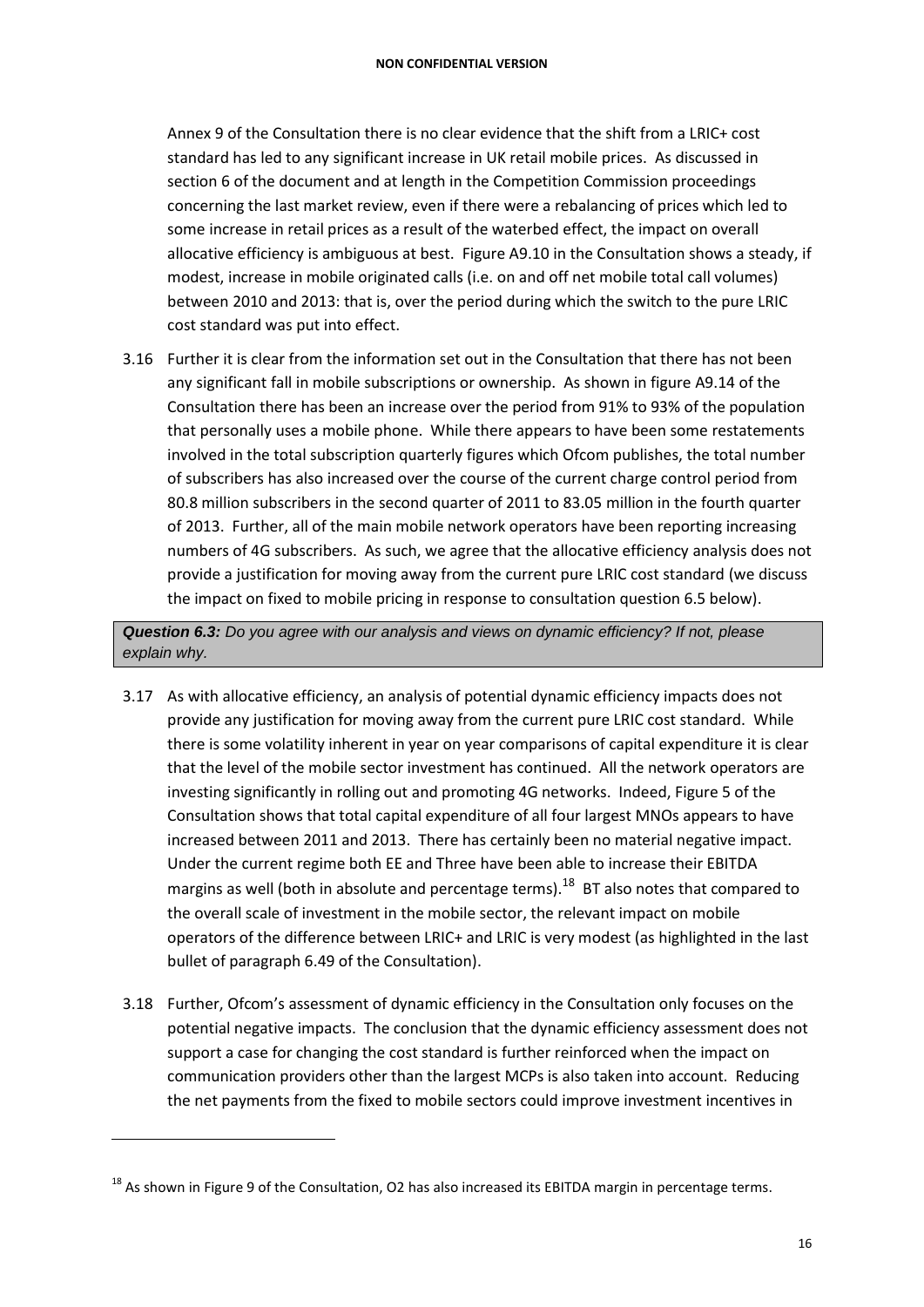fixed network assets. BT continues to invest in rolling out its fibre network which itself creates significant net benefit to the UK economy. Further, BT is also investing in developing its mobile business and using the spectrum licences in the 2.6GHz band acquired in the auction last year. Pure LRIC based MTRs improve competition (see the response to the next consultation question) and hence will also improve the investment incentives of newer competitors such as BT in wider mobile markets.

*Question 6.4: Do you agree with our analysis and views on competition impacts? If not, please explain why.* 

- 3.19 The Consultation discusses the potential competition impacts of different forms of MCT regulation using the same framework under which these issues were discussed in the previous market review. Again these broad headings were not substantially disputed in the last market review and the conclusions Ofcom reached in the 2011 Mobile Call Termination market review statement were broadly upheld by the Competition Commission. The key question which therefore arises is whether any changes have occurred which would necessitate considering any changes to the decision reached. The overall conclusion reached in 2011 was that the competition effects justified a move to pure LRIC mobile termination rates. This was reinforced by the FNMR findings that competition effects also justified a move to a pure LRIC cost standard in the fixed context. BT does not consider that there have been any material changes to the nature and scope of competition in the mobile sector which would justify any change to the basic conclusion.
- 3.20 If anything, we consider that the case here is stronger given the entry of BT (and potentially other significant MVNO entrants) into providing more retail services  $[\&$ . BT also notes that there are other high profile potential new MVNO players also announcing plans to enter the retail mobile space. Newer forms of competition in the mobile space will need to be able to compete across all market segments on a level playing field in order to be sustainable and effective. Regulation needs to be set in such a way that the ability of these competitors to succeed is not distorted. For all the reasons set out in detail in the last market review and associated appeals, and summarised and discussed in paragraphs 6.55 to 6.80 of the Consultation, this therefore strengthens rather than weakens the case for continuing to use a pure LRIC cost standard.
- 3.21 Further, as the Consultation also notes there is some competition between fixed and mobile offerings (even if this is not considered sufficient to warrant a change to the overall SMP analysis). As such ensuring that fixed and mobile termination rates are set based on the same principles and that the absolute difference between them is minimised is also crucial to ensuring that there is a minimum possible regulatory distortion to competition of this form. This is likely to become increasingly important during this market review period to the extent that there is commercial or technological fixed mobile convergence.
- 3.22 We support Ofcom's confirmation of its finding that the analysis of competition effects gives no reason to change the current pure LRIC approach. On the contrary, future market reviews may need to consider if this analysis warrants changes to the approach to remedies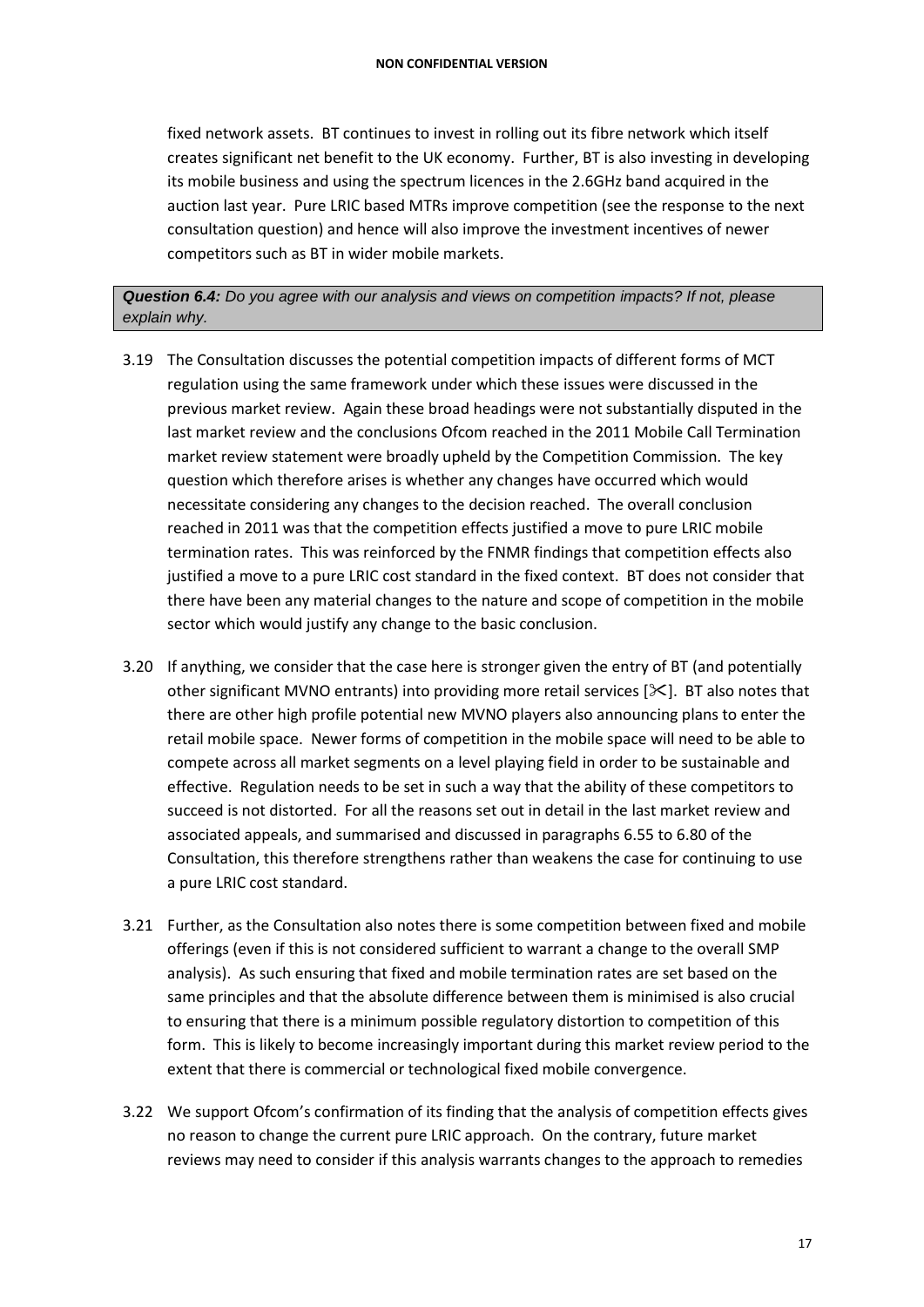which further enables competition rather than leads to any increase in what mobile termination rates would otherwise be.

*Question 6.5: Do you agree with our analysis and views on the impact on vulnerable consumers? If not, please explain why.*

- 3.23 BT agrees that vulnerable customers do not appear to have been materially worse off under a pure LRIC MTR regime than under the previous LRIC+ regime. As discussed above, competition has been enhanced which has also protected vulnerable customer groups as well as customers more widely. A vibrant MVNO sector in particular means a range of competitive tariffs is available across both PAYG and post-pay sectors (including SIM only). Cheap handsets are also still available (as noted in the Consultation). It is notable that there is now also a growing segment of cheaper smartphones evolving (for example, the EE Kestrel handset, which is available for no up-front fee on cheaper contracts $^{19}$ ).
- 3.24 Fixed customers are also better off under reduced MTRs than they would otherwise have been. This can be seen in a number of ways. As Ofcom notes in its analysis of the impacts of pure LRIC based regulation on vulnerable customers (paragraphs 6.90-6.94 of the Consultation), mobile termination rates at the level of pure LRIC are likely to lead to lower fixed-line prices, albeit not necessarily just to fixed-to-mobile (F2M) call prices. BT agrees and below sets out further evidence to that provided in Annex 9, supporting Ofcom's contention that LRIC MTRs have led to benefits for fixed-line consumers, including vulnerable customers.
- 3.25 BT passed through directly to its headline F2M prices the initial, and most significant, drop in MTRs under the current control, in 2011 – that is, 100% pass-through. This meant that in May 2011, our customers saw a 13% reduction in daytime call prices (from 13.0ppm to 11.3ppm) and a 27% reduction in the evenings (from 7.0ppm to 5.3ppm). This reduction will have also directly benefitted vulnerable customers on our *BT Basic* package who make F2M calls.
- 3.26 The further MTR reductions over the remainder of the control period have helped to keep our standard F2M prices at around the same level in spite of inflation.  $[\mathbb{X}]^{20}$ .
- 3.27 As Ofcom recognises in the Consultation competition for fixed-line consumers has shifted increasingly to bundles and call packages where the price of calling a mobile is but one element of a much larger value proposition.
- 3.28 Ofcom's Table A9.2 references fixed operators' call bundles that include F2M calls. Following research and trials of various options, including one with all-inclusive calls, BT launched in April 2013 our *Unlimited Anytime Calls* (UAC) package which for £7.50 per month includes half-price F2M calls (that is, 6ppm).  $[\mathcal{K}]$

<sup>19</sup> See http://shop.ee.co.uk/mobile-phones/pay-monthly/gallery?search=%3Abestsellers%3Abrand%3Abrands\_ee&

 $^{20}$  [ $\ge$ ]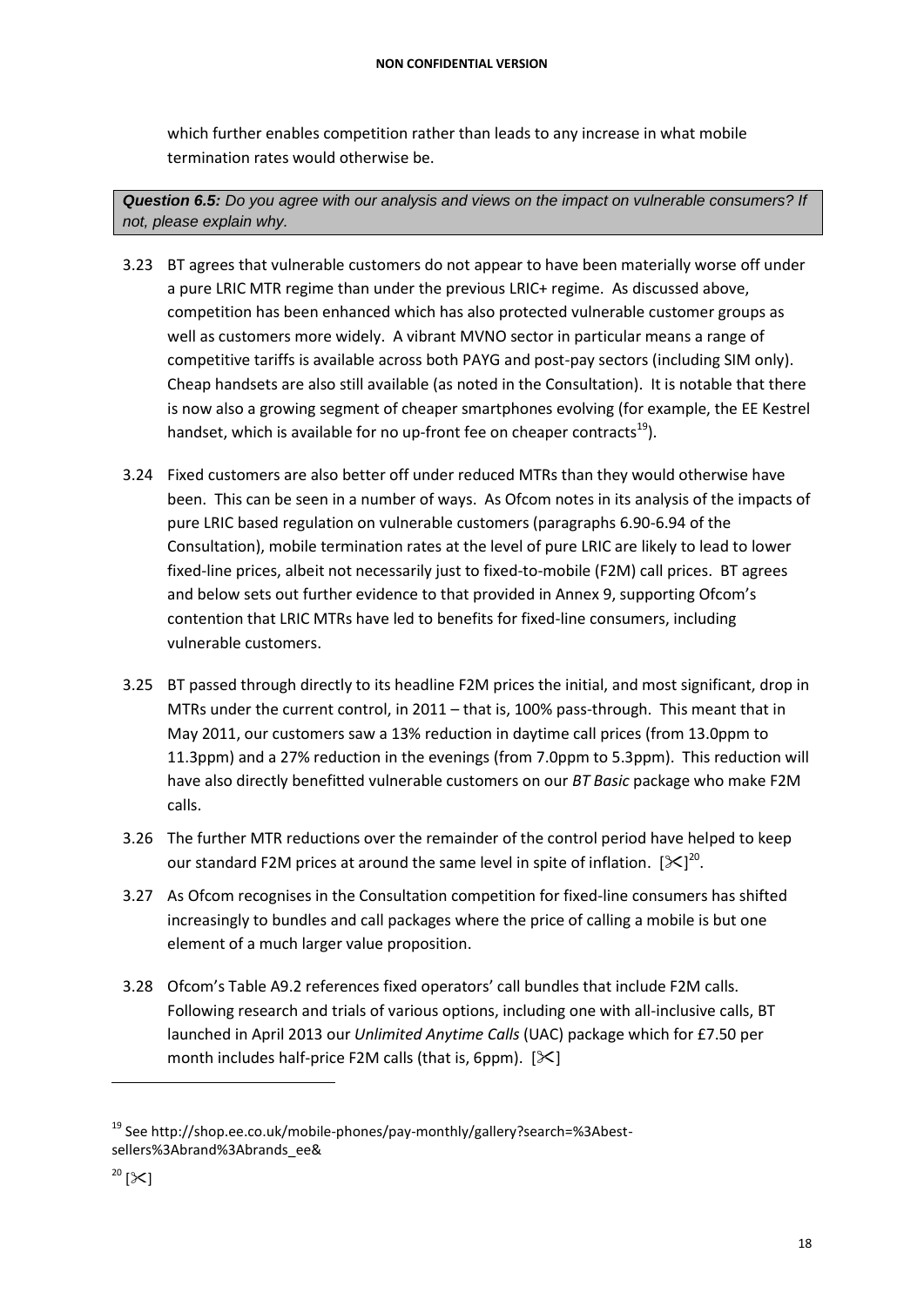3.29 BT expects to announce, on 22<sup>nd</sup> August, a set of price changes, taking effect in December 2014, one of which will increase the price of most call types, including F2M calls, by around 6%. This uniform increase will maintain the price differential between calling a mobile and calling a UK landline.

*Question 6.6: Do you agree with our analysis and views on regulatory and commercial impacts? If not, please explain why.* 

3.30 Given Ofcom's estimate of the decline in the LRIC+ standard, the waterbed effect and the lack of significant detrimental effects on the overall market of the current pure LRIC based charge control, we agree with Ofcom's conclusion here. Specifically there are no material regulatory or commercial impacts which would point towards a reversal to using a LRIC+ cost standard. Further this is consistent with the approach taken by the majority of EU national regulatory authorities and in line with the EC recommendation on termination rates. As discussed in Section 2 above the approach is also consistent with the way in which fixed termination rates were set in the FNMR. As discussed in response to consultation question 6.3 above there also do not appear to have been significant detrimental impacts on investment incentives which further reinforces the view that overall commercial impacts of continuing to use a pure LRIC cost standard are not materially detrimental.

*Question 6.7: Do you agree with our proposal that LRIC should continue to be the appropriate cost standard? If not, please explain why.*

3.31 Based on the discussion above, BT agrees that pure LRIC should continue to be the cost standard used to set mobile termination rates. This is the case in particular as a result of the analysis on each of the relevant criteria (discussed in the response to consultation questions 6.2 to 6.6 above and for the reasons set out in Section 2.1 of this response).

*Question 7.1: Do you agree with our proposed modelling approach as discussed in this section, the supporting annexes and the 2014 MCT model? If not, please discuss the specific proposals that you disagree with.*

- 3.32 Ofcom's modelling approach and the 2014 MCT model overestimate costs and the investment necessary to deliver forecast volumes with the consequential result that the Mobile Call Termination rates have been overstated. The modelling approach has also resulted in a significant under-estimation of the take-up of 4G which impacts on the technology mix of 2G:3G:4G subscribers and also the impact 4G take-up has on forecast data volumes.
- 3.33 BT therefore considers that there are a number of areas where the approach can be improved and more robust estimates for the relevant cost standards to be derived. These are discussed in Section 2.2 of this response with relevant additional detail provided in the Annex 1 to this response for network investment and Annex 2 (the Deloitte Report) for volumes forecast. In summary, we consider the modelling approach to the following issues could be improved:
	- i.) treatment of 2G capacity;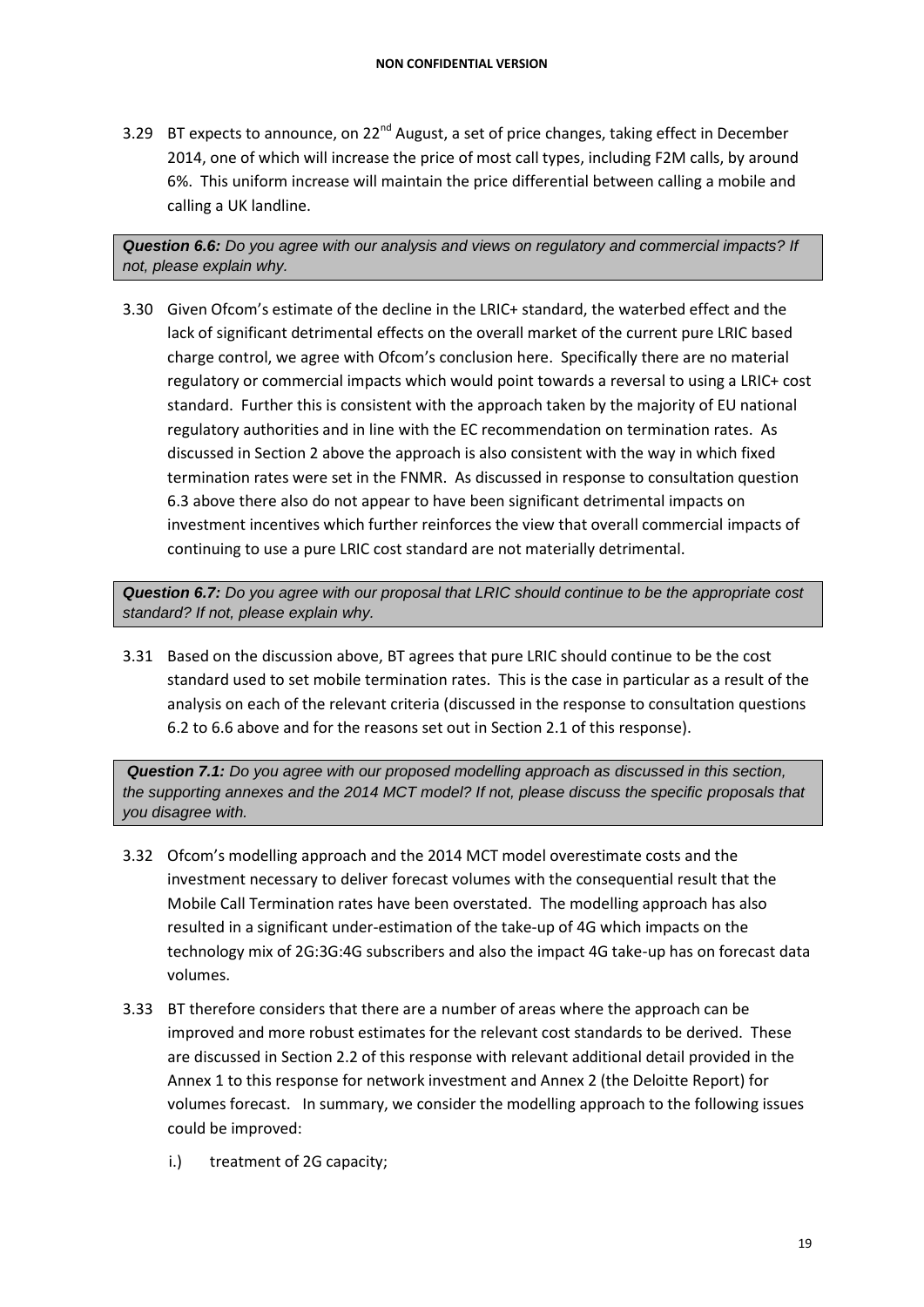- ii.) approach to modelling infrastructure sharing (in urban and suburban geotypes);
- iii.) modelling of S-RAN implementation;
- iv.) the equipment cost trends used in the model
- v.) busy hour traffic profile; and
- vi.) volume forecasts.

 $\overline{a}$ 

*Question 8.1: Do you agree with our proposed approach to implementing the MCT charge control? If not, please discuss the specific proposals that you disagree with.*

- 3.34 Section 8 of the Consultation sets out a number of proposals, relating to the practical implementation of the MCT SMP remedies. BT broadly agrees with the approach which Ofcom is proposing to take but we set out below a number of comments on the detail and implications. BT has set out in paragraph 2.1.4 and in Section 2.3 above the reasons why it supports Ofcom setting MCT rates at the level of pure LRIC in each and every year of the charge control: this reasoning is not repeated here.
- 3.35 In relation to the other implementation issues set out in Section 8 of the Consultation BT has the following comments:
	- i.) While BT has supported the use of RPI in other market reviews (as an index relevant to key input costs in the sector), we recognise the benefits of consistency between market reviews. As noted in paragraph 8.40 of the consultation CPI is now used in FAMR, LLU, WLR and WBA charge controls. If it is assumed that there is a shift towards using CPI in this market review, then clearly this change will need to be implemented in a transparent and appropriate way.
	- ii.) BT supports the proposed 3 year duration of the charge control in line with other electronic communications charge controls and the European recommended approach. In future reviews in relation to fixed and mobile termination rates there may be a case for considering whether the review periods should be aligned, especially if alternative remedies are to be considered.
	- iii.) Use of a technology and operator neutral rate is beneficial as it creates a level playing field across the market.
	- iv.) BT agrees with the proposal to apply a single maximum cap on MTRs on all MCPs with SMP (which based on Ofcom's existing guidance<sup>21</sup> should in theory have no practical impact on the rates which are charged compared to the current fair and reasonable approach but which would not rely on disputes being raised). The alternative of an obligation that sets MTRs at fair and reasonable terms has proved burdensome in terms of the effort required to agree rates in the fixed world, and can easily result in higher termination rates which disadvantage the consumer and the CPs charging

<sup>&</sup>lt;sup>21</sup> "Wholesale mobile call termination: guidance on dispute resolution in relation to fair and reasonable charges; Statement" Ofcom published on 5 April 2011.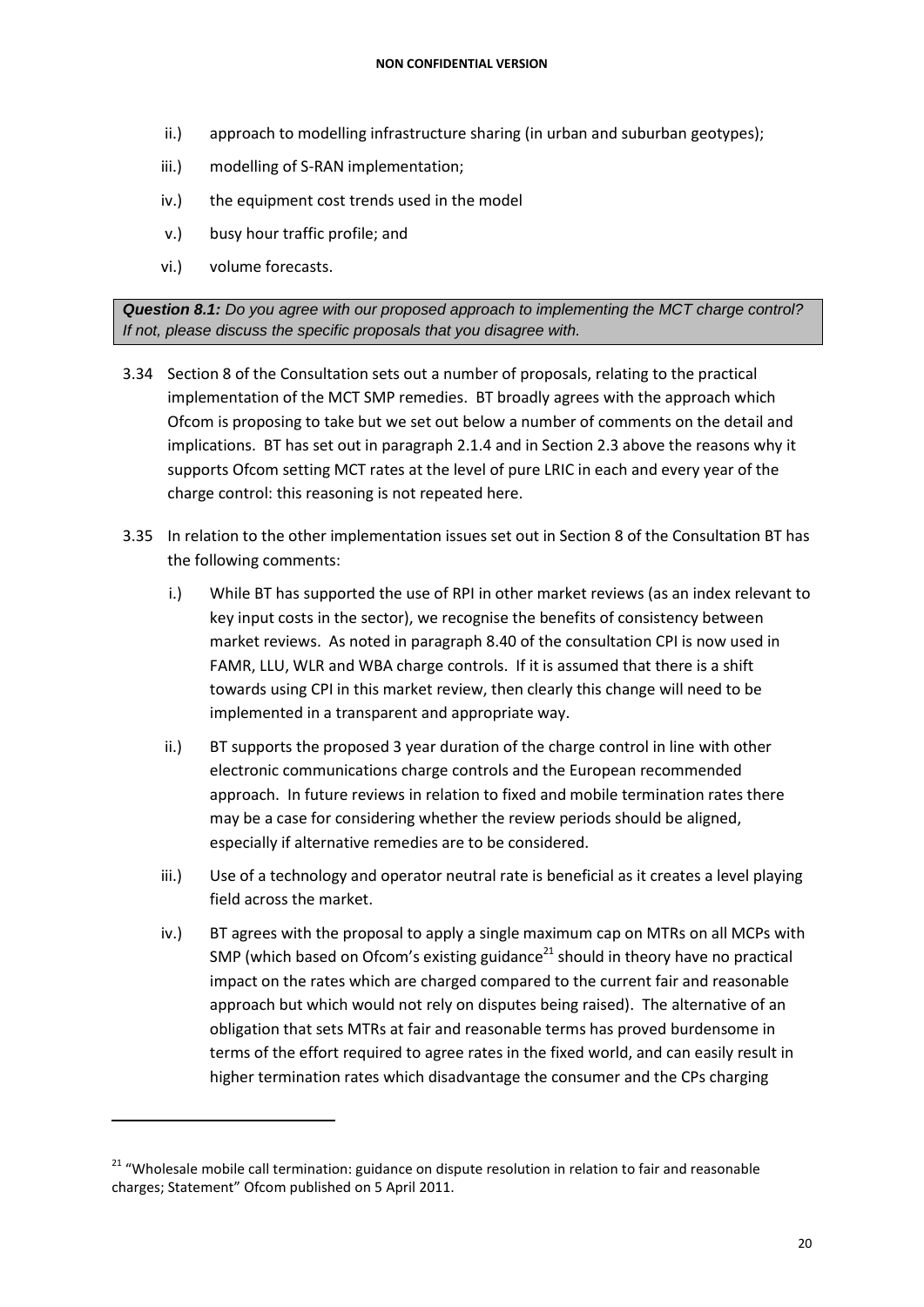lower termination rates. BT also notes the history of flip-flopping in the mobile world, and therefore supports the use of a single maximum in preference to a weighted average basket as a way to preclude this practice.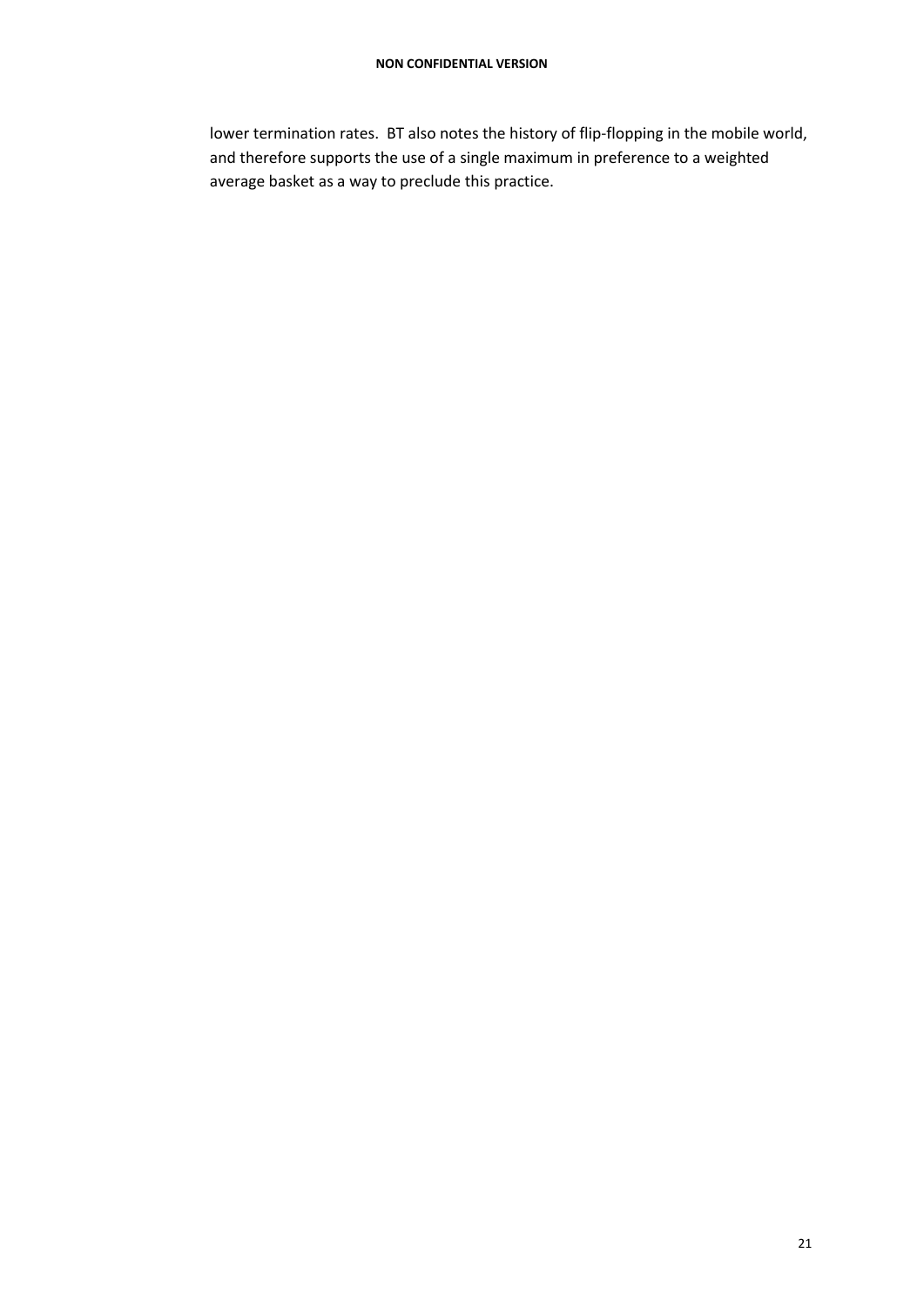## <span id="page-21-0"></span>A1. **Annex: Detailed cost modelling issues**

This annex provides further detail on the detailed modelling issues discussed in Section 2.2 of this response, which collectively lead to an overstatement of the appropriate pure LRIC cost benchmark.

#### <span id="page-21-1"></span>**A1.1 2G Capacity Analysis**

 $\overline{a}$ 

- A1.1.1 Within the MCT 2014 model a large proportion of the 2G radio network is assumed to be required for capacity build. The main factors driving this capacity requirement is the assumed capacity of a base station. In our view, this capacity calculation is based on unrealistic assumptions in some areas and is erroneous in others. In particular the following points should be noted.
- A1.1.2 When infrastructure sharing occurs in the model, the traffic assumed to be carried in an individual sector is doubled (see Row 50 of the "Nw-2G" tab in the Network Module of the model). However the capacity available to the sector remains unchanged. This has occurred due to an unjustified manipulation of the spectrum re-use factor (see Row 112 of the "Params-2G" tab in the Network Module). This leads to the capacity limited by spectrum to be set to the capacity limited by space (see Row 141 of "Params-2G" tab, labelled as "space limited" on Row 119 of "Nw-2G" tab). It is highly unrealistic to assume that two operators would seek to share network infrastructure if this leads to a need for new capacity sites to be built. It is worth noting that this anomaly only arises in relation to 2G in the model and not with respect to 3G.
- A1.1.3 When network sharing is not implied by the model, the manipulation described in the previous bullet effectively halves the radio capacity of a site. This is due to a combination of (i) the reduction in spectrum available due to refarming to 4G use and (ii) the alteration of the spectrum re-use factor. Since the limiting factor in the model is the "space limit", the refarming of spectrum should have no effect at all.
- A1.1.4 We further consider that the "space limit" on the size of a 2G base station is unreasonable. In reality we would expect that where a capacity increase, beyond the capability of an existing site, is required this will be in areas where the early deployments of 2G equipment took place. Such deployments would typically have used 19" racks for base station equipment. Modern base station equipment is significantly smaller, with the capability implied by the Ofcom assumptions now available in a single 25 litre volume unit.<sup>22</sup> As a result, use of more up to date equipment would mean that the space limit will not be a binding constraint and should be removed. The only practical limit will be the spectrum available.
- A1.1.5 Ofcom's MCT Model has a modelled peak of 2G site build in 2014/15 and 2015/16 before 2G demand dies away. With the expectation that the demand for peak 2G capacity will

<sup>&</sup>lt;sup>22</sup> See for exampl[e http://nsn.com/portfolio/products/mobile-broadband/single-ran-advanced/flexi-compact](http://nsn.com/portfolio/products/mobile-broadband/single-ran-advanced/flexi-compact-base-station)[base-station](http://nsn.com/portfolio/products/mobile-broadband/single-ran-advanced/flexi-compact-base-station)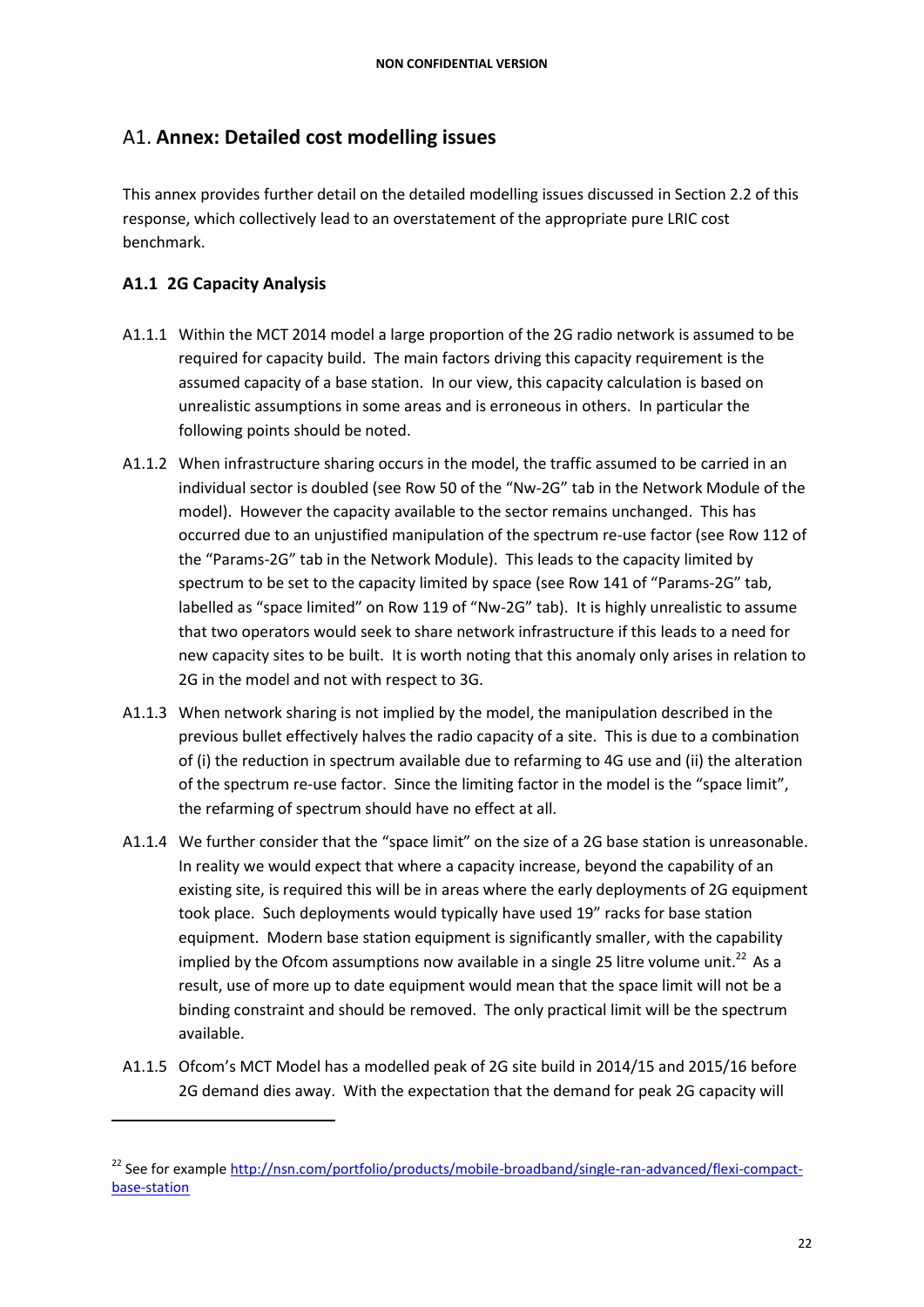only exist for two years, it is reasonable to assume that operators will seek to compress as much traffic as possible into the existing available spectrum. BT notes that mobile operators were referring Ofcom to the deployment of dynamic AMR half rate for voice services several years ago. BT understands that operators are extensively using this technique to double voice capacity in good radio conditions<sup>23</sup>. Given these ongoing enhancements to the GSM standard creating greater capacity over existing spectrum and infrastructure, it is unrealistic to assume (as Ofcom's model currently does) that the 2G network cost profile is based on additional site build to maintain full rate 2G voice services.

- A1.1.6 The data component of the 2G traffic is converted to "equivalent Erlangs" (see Row 67 of "Nw-2G" tab) and then has the Erlang B formula applied to the total. This is, in effect, running a best effort data service at the same level of occupancy as a voice service. The same approach is not extended to 3G services, where the data component is removed before the Erlang B calculation is applied. In reality a certain proportion of the best effort data service will run in the excess capacity required to meet the voice grade of service, improving the overall utilisation of the service<sup>24</sup>. In the current implementation the requirements for 2G capacity will be exaggerated. The approach to mixing voice and data services should be altered to be in line with that employed in the 3G sections of the model.
- A1.1.7 The above points lead to the following proposed specific changes to the model.
	- i.) Remove the space restriction from the limit on the number of frequencies apply to the sector.
	- ii.) Remove the error that has been introduced, changing the spectrum re-use factor to unreasonable values (33 in some cases).
	- iii.) Increase the spectrum that is available on a site when site sharing is introduced (to align with the assumed doubling of traffic in these cases).
	- iv.) Include an allowance for AMR half rate to avoid the need to provide additional 2G sites for a very limited period. We suggest that 66% of all 2G voice traffic could be assumed to move to AMR half rate to avoid additional infrastructure build. This will account for the instances where poor radio conditions prevent its use. We note that VAMOS might not be deployed in a mature UK network unless the costs of doing so are significantly less than the construction requirements of additional 2G capacity. At the moment the model implies such construction requirements.

<sup>&</sup>lt;sup>23</sup> See footnote on page 54 of

http://stakeholders.ofcom.org.uk/binaries/consultations/spectrumlib/responses/Telefonica\_O2\_UK.pdf.

<sup>&</sup>lt;sup>24</sup> BT also considers that it is unclear to what the TRX utilisation and Macro utilisation factors (included on the "Utilisation" tab) relate. These serve to further reduce the capacity of the sector in addition to any reduction arising from the Erlang B calculations.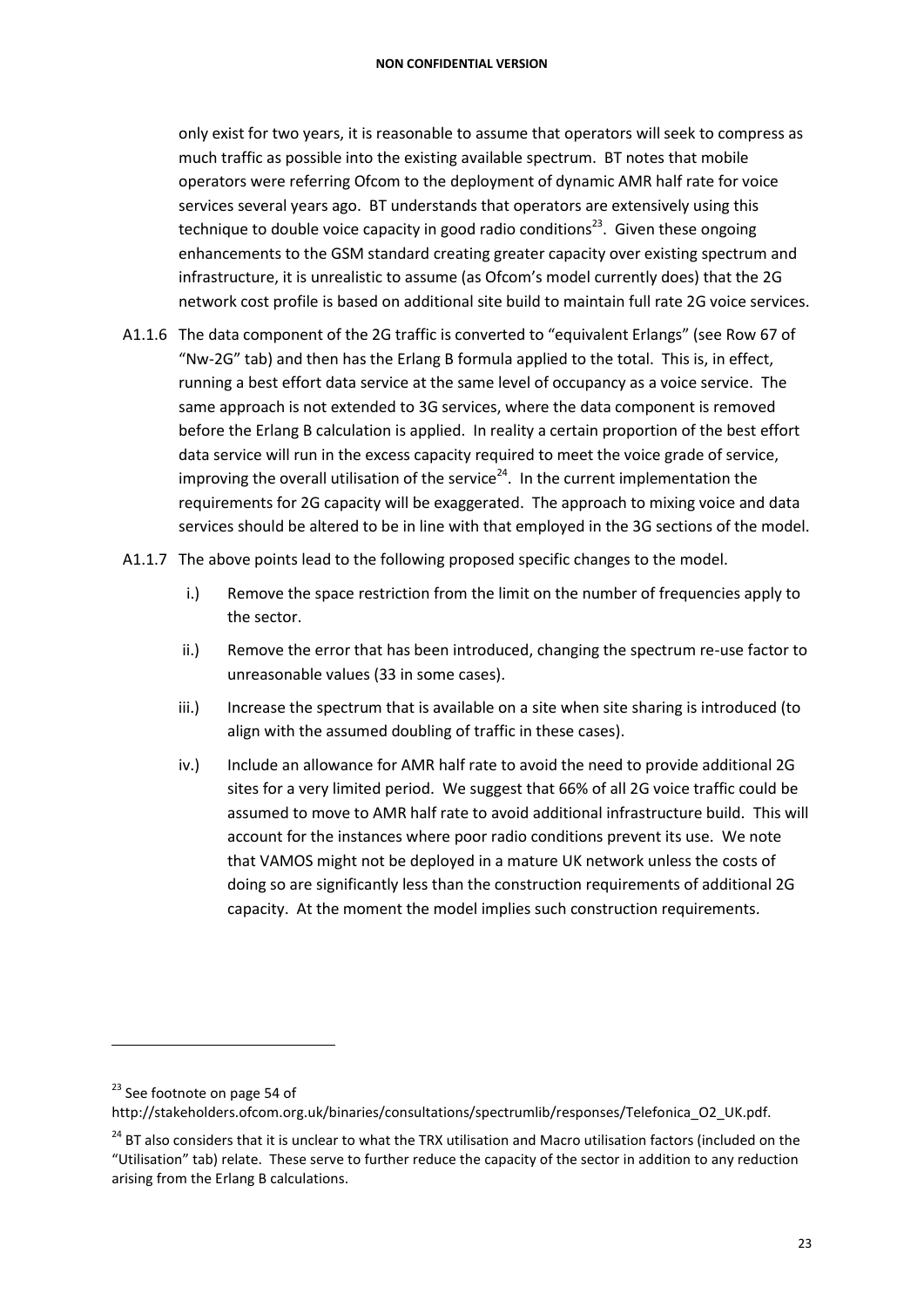### <span id="page-23-0"></span>**A1.2 Infrastructure Sharing**

- A1.2.1 Network sharing has been restricted to areas outside Urban and Suburban 1 geotypes. The Consultation states that the reason for approach is provided in the Analysys Mason report (Annex 12 of the Consultation). The relevant detail underlying this approach in that report has been redacted.
- A1.2.2 Within the baseline model, in 2015/16, this assumption implies that 55% of the macrocells are not eligible for network sharing (which results from analysing Rows 476 to 482 of the "Nw-other" tab). Given the announcements that have been made by mobile operators concerning the benefits of network sharing to their overall cost bases, this level of exclusion of network sharing from the calculations is not credible:
- A1.2.3 For example, the Vodafone/Telefonica network share has been started to result in a network where "both companies will have access to a single grid of 18,500 masts".<sup>25</sup> In 2015/16 the model predicts 17,900 macro sites are required. If only 45% of these are shared it is difficult to reconcile this assumption with the statements of the total available sites from the mobile operators.
- A1.2.4 Recent announcements from EE indicate that their 4G network sharing arrangements with Three will be restricted to passive elements. However the model should reflect the full extent of sharing during the period covered by the model. The creation of the joint network (operated by the joint venture MBNL) involved full (active) network sharing for 3G. This was certainly not restricted to 45% of the network and it seems unlikely that the 4G passive network share will be restricted in this way.
- A1.2.5 From the comments above it is proposed that the model is amended to include a greater proportion of network sharing to reflect reality. This could be achieved either by redefining the geotypes or an estimate achieved by assessing the MTR if network sharing was enabled in all areas and then assigning a percentage of this change to account for sharing in Urban and Suburban 1 areas.

### <span id="page-23-1"></span>**A1.3 Single-RAN**

A1.3.1 BT notes the description in Annex 12 of the Consultation (the Analysys Mason report) of the changes made to the S-RAN treatment in the model. In particular, this involves distribution of the Opex components of the technology between the three original technologies with no attribution for traffic levels. This, combined with the assumptions regarding the opex price premium of an S-RAN site compared to a single technology site,  $^{26}$ results in additional 4G opex cost being moved into the future.

<sup>25</sup> See the press release at:

[http://pressoffice.telefonica.com/jsp/base.jsp?contenido=/jsp/notasdeprensa/notadetalle.jsp&id=0&idm=eng](http://pressoffice.telefonica.com/jsp/base.jsp?contenido=/jsp/notasdeprensa/notadetalle.jsp&id=0&idm=eng&pais=1&elem=18249) [&pais=1&elem=18249](http://pressoffice.telefonica.com/jsp/base.jsp?contenido=/jsp/notasdeprensa/notadetalle.jsp&id=0&idm=eng&pais=1&elem=18249)

<sup>&</sup>lt;sup>26</sup> See Rows 454 & 455 of the "Unit Expenses" tab in the Cost module.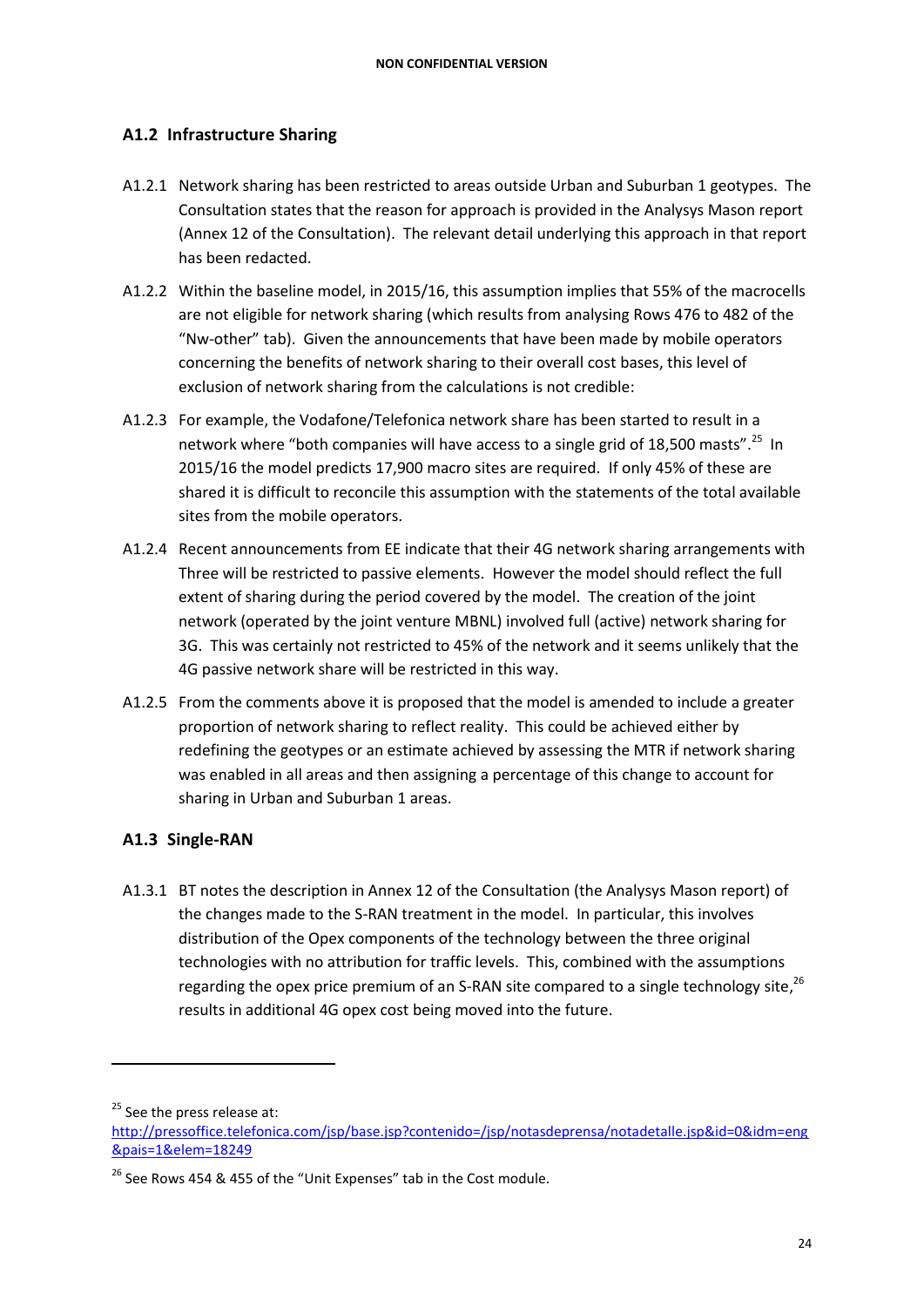- A1.3.2 In our February 2014 comments on the draft model we pointed out the inadequacy of an approach that sought to mimic network build effects by the manipulation of the costs. $^{27}$ Within the Network Module of the MCT model it is possible to identify those sites which are shared between multiple technologies in a number of combinations on a year by year basis. Such an analysis shows that the current modelling approach implies a cost penalty associated with the use of S-RAN equipment on a 4G site. This arises as it bears the cost of what is assumed to be more expensive 2G only equipment. This cost penalty is levied on sites that are 4G only.
- A1.3.3 The principal reason for the development of S-RAN equipment was for mobile operators to control their costs through a period where traffic is migrating between technologies by making a single purchase. The model currently assumes that when the network is dominated by 4G equipment carrying 4G traffic, a cost premium remains associated with 2G equipment that has left the network. This is not consistent with the overall assumption of modelling a hypothetical efficient operator's long run costs.
- A1.3.4 A similar problem carries over to the capex sheet. Here the traffic split is taken into account but with a significant proportion (20%) allocated as common costs. It is reasonable to assume that a proportion of the physical equipment costs are independent of the technology which is carrying the traffic. However, the current approach result in a situation where the S-RAN equipment cost is, in effect, being allocated to a technology where there is no traffic being carried over it.
- A1.3.5 As with the opex, the assumed method of allocating cost to technology is based on an assumption regarding the relative cost of different single technology components. Again, this puts a price premium onto 4G, even where the sites are 4G only and long after the 2G and 3G traffic has declined away.
- A1.3.6 BT therefore considers that in this aspect, the model is generating unrealistic results. As stated in BT's February 2014 comments, we remain of the view that the appropriate way to account for S-RAN equipment is to include its deployment in the Network module of the model. This is the place where all the information relevant to the deployment of S-RAN is available. Ofcom's current approach of modelling the impacts of S-RAN through changes to the Cost module inevitably leads to anomalies such as these arising.
- A1.3.7 In the alternative, if Ofcom retains the current approach, BT considers that the cost of devices over their lifetime needs to be revisited. For example, an S-RAN unit could be deployed as a 2G replacement base station that has 4G capability. This unit will command a cost premium relative to a 2G or 4G only device due to its capacity and associated licence fees for running S-RAN features. Over time the unit will be increasingly devoted to 4G traffic with processor load diverted to 4G features and 2G eventually being withdrawn. At this point the cost of the unit would be expected to be similar or the same as a 4G only unit. It is not appropriate for a 4G cost premium to be applied in perpetuity. BT considers

1

<sup>&</sup>lt;sup>27</sup> BT response "Mobile Call Termination Market Review 2015-2018: comments on draft model" 20 February 2014.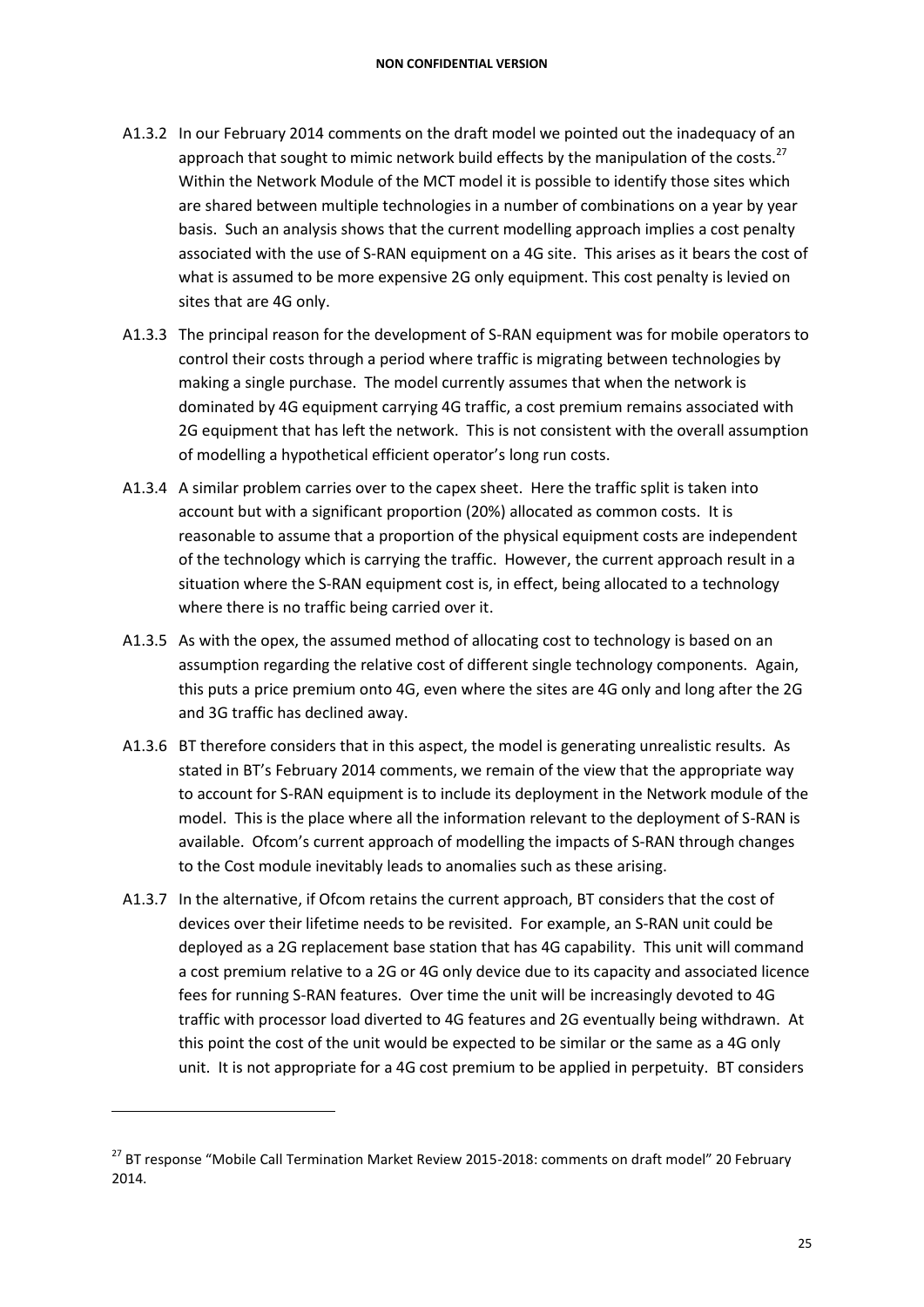this approach is also consistent (albeit in a different context) with the principle established in previous Competition Commission determinations that the costs of newer and more efficient technologies should not in principle be greater than earlier technologies.<sup>28</sup>

 $\overline{a}$ 

<sup>&</sup>lt;sup>28</sup> See paragraph 2.9.10 of the Competition Commission determination of 16 January 2009 in Cases 1083/3/3/07 and 1085/3/3/07 "Mobile phone wholesale voice termination charges".